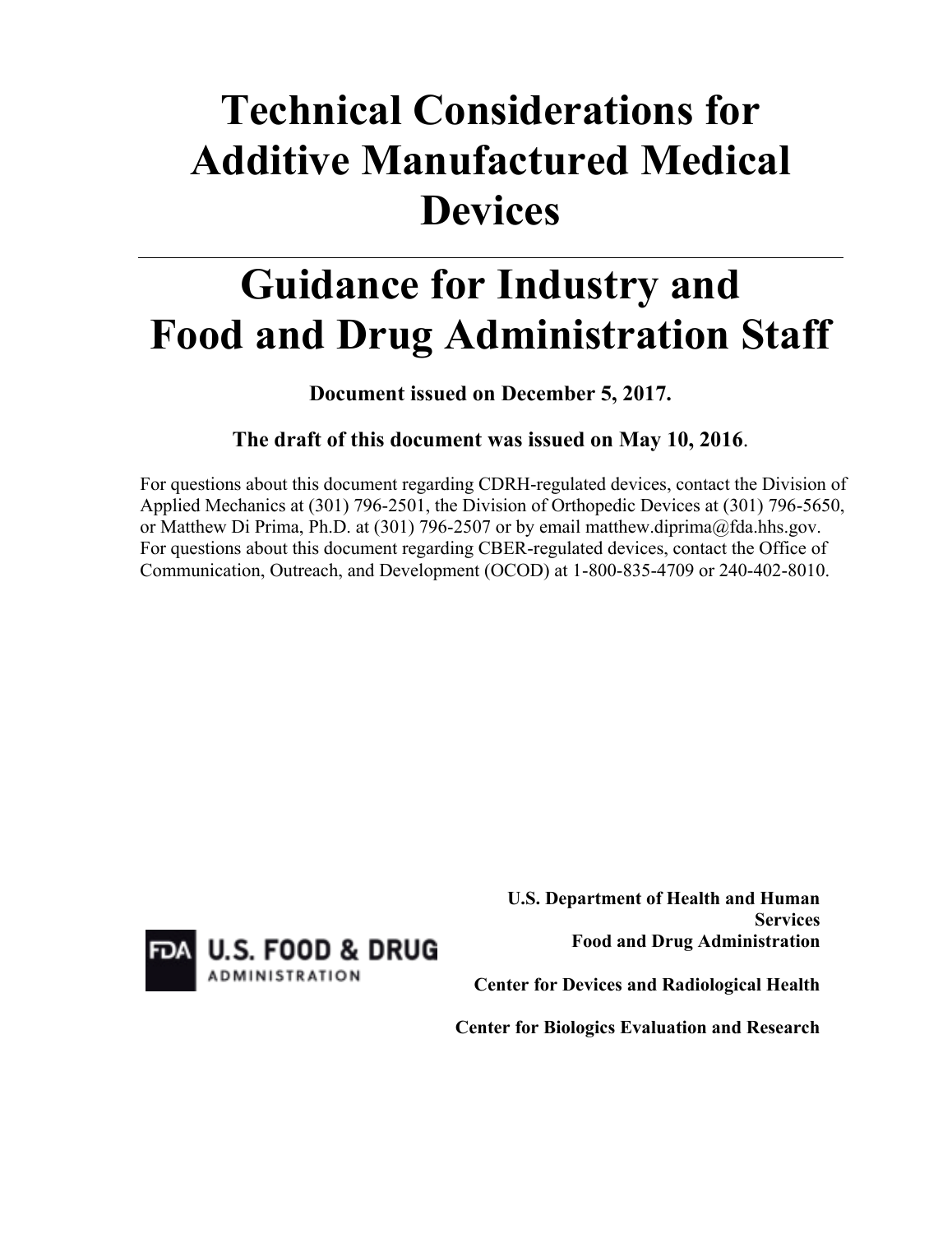# **Preface**

# **Public Comment**

You may submit electronic comments and suggestions at any time for Agency consideration to [http://www.regulations.gov](http://www.regulations.gov/) . Submit written comments to the Dockets Management Staff, Food and Drug Administration, 5630 Fishers Lane, Room 1061, (HFA-305), Rockville, MD 20852. Identify all comments with the docket number FDA-2016-D-1210. Comments may not be acted upon by the Agency until the document is next revised or updated.

# **Additional Copies**

## **CDRH**

Additional copies are available from the Internet. You may also send an e-mail request to  $CDRH-Guidance@fda.hhs.gov$  to receive a copy of the guidance. Please use the document number 1400002 to identify the guidance you are requesting.

## **CBER**

Additional copies are available from the Center for Biologics Evaluation and Research (CBER)), Office of Communication, Outreach, and Development (OCOD), 10903 New Hampshire Ave., WO71, Room 3128, Silver Spring, MD 2090320903, or by calling 1-800- 835-4709 or 240-402-8010, by email,  $\alpha$ cod $\alpha$ fda.hhs.gov, or from the Internet at [http://www.fda.gov/BiologicsBloodVaccines/GuidanceComplianceRegulatoryInform](http://www.fda.gov/BiologicsBloodVaccines/GuidanceComplianceRegulatoryInformation/Guidances/default.htm) [ation/Guidances/default.htm.](http://www.fda.gov/BiologicsBloodVaccines/GuidanceComplianceRegulatoryInformation/Guidances/default.htm)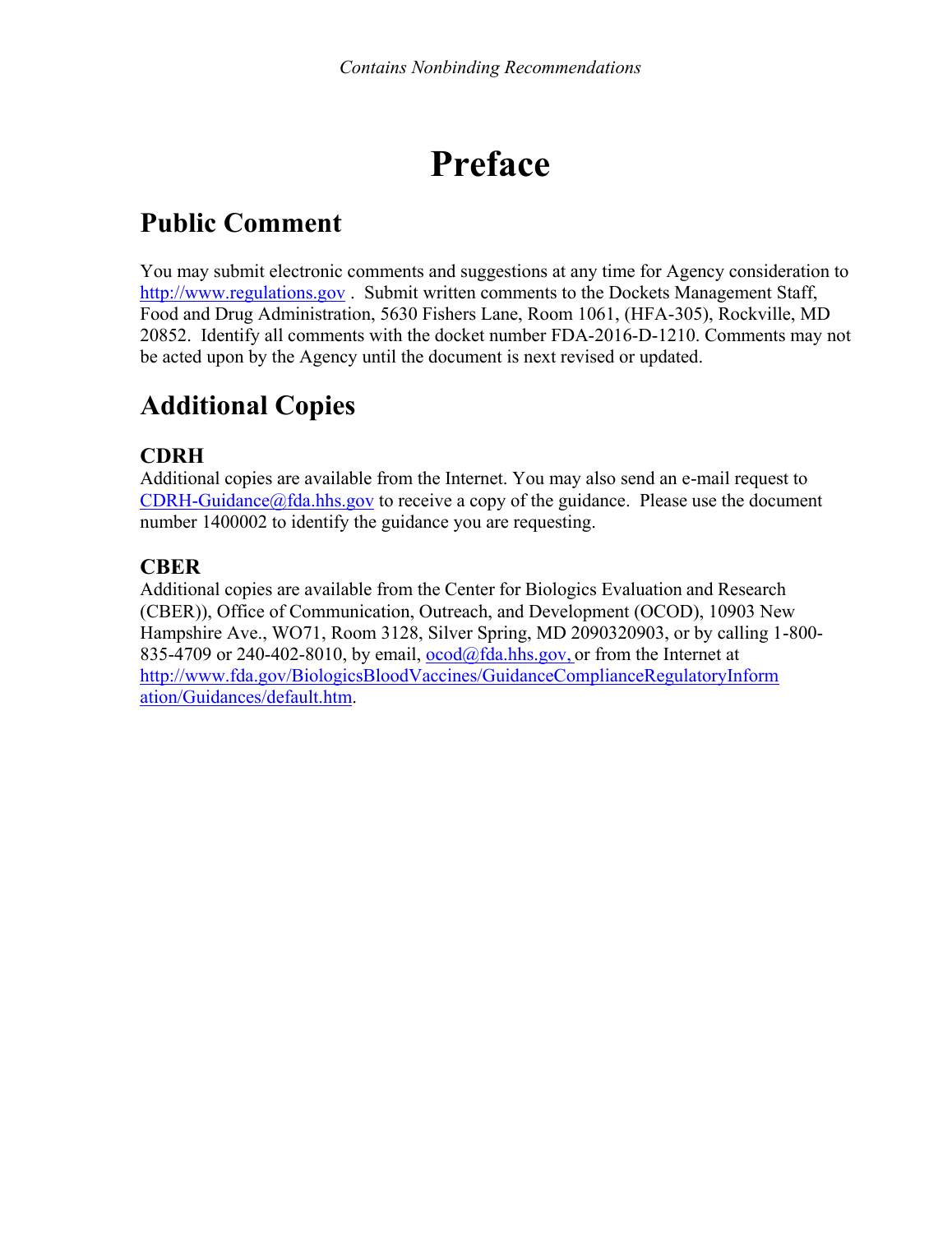# **Table of Contents**

| I.              |     |  |
|-----------------|-----|--|
| Π.              |     |  |
| Ш.              |     |  |
| IV.<br>V.       |     |  |
| А.              |     |  |
| B <sub>1</sub>  |     |  |
|                 |     |  |
| $C_{\cdot}$     |     |  |
|                 | (1) |  |
|                 | (2) |  |
|                 | (3) |  |
|                 |     |  |
|                 | (1) |  |
|                 |     |  |
|                 | (2) |  |
| E.              |     |  |
| F.              |     |  |
|                 | (1) |  |
|                 | (2) |  |
|                 | (3) |  |
|                 | (4) |  |
| G.              |     |  |
| VI.             |     |  |
| А.              |     |  |
| <b>B.</b>       |     |  |
| $\mathcal{C}$ . |     |  |
| D.              |     |  |
|                 | (1) |  |
|                 | (2) |  |
| Е.              |     |  |
| F.              |     |  |
| VII.            |     |  |
|                 |     |  |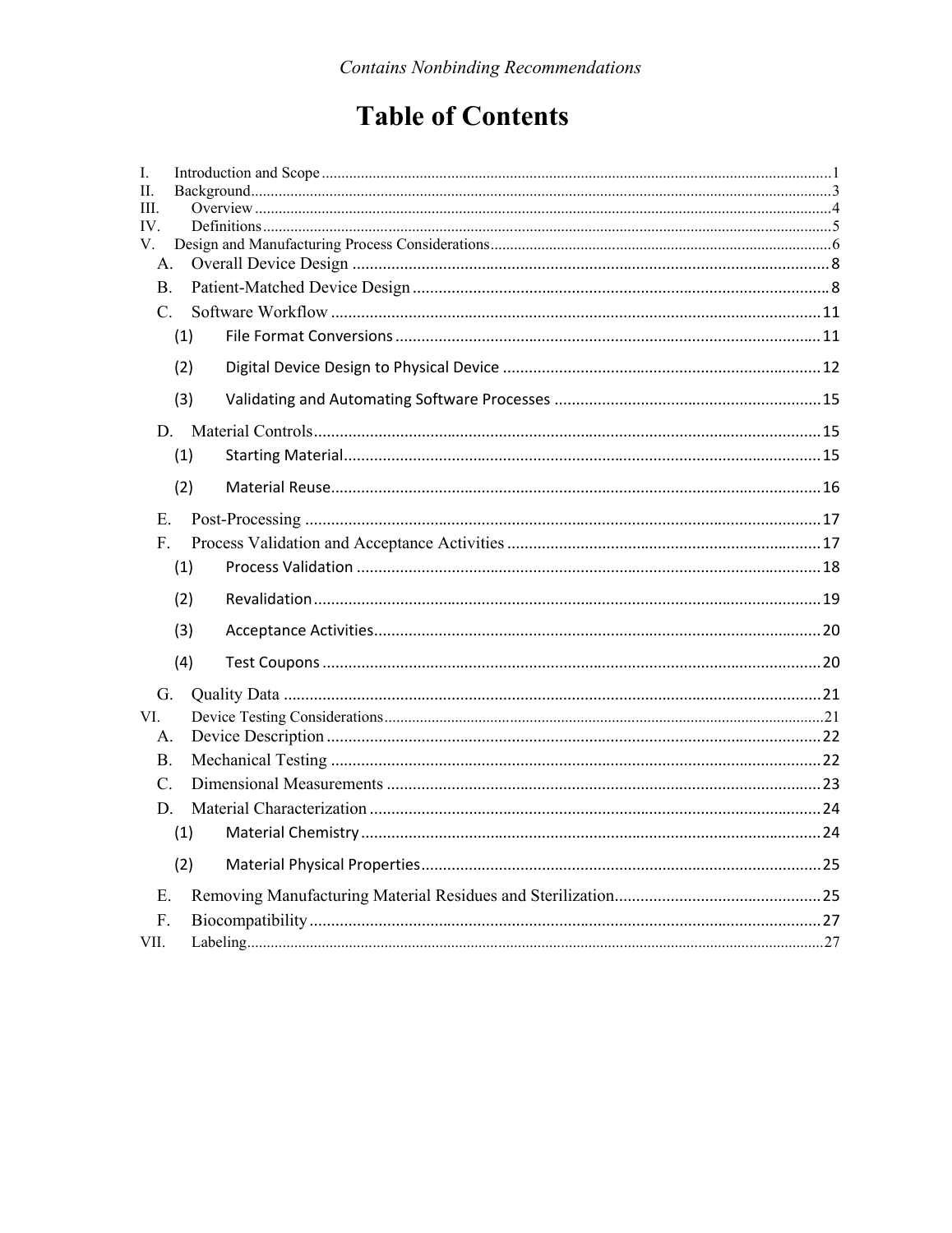# **Technical Considerations for Additive Manufactured Medical Devices**

# **Guidance for Industry and Food and Drug Administration Staff**

*This guidance represents the current thinking of the Food and Drug Administration (FDA or Agency) on this topic. It does not establish any rights for any person and is not binding on FDA or the public. You can use an alternative approach if it satisfies the requirements of the applicable statutes and regulations. To discuss an alternative approach, contact the FDA staff or Office responsible for this guidance as listed on the title page.* 

# <span id="page-3-0"></span>**I. Introduction and Scope**

FDA has developed this guidance to provide the Agency's initial thinking on technical considerations specific to devices using additive manufacturing, the broad category of manufacturing encompassing 3-dimensional (3D) printing. Additive manufacturing (AM) is a process that builds an object by sequentially building 2-dimensional (2D) layers and joining each to the layer below, allowing device manufacturers to rapidly produce alternative designs without the need for retooling and to create complex devices built as a single piece. Rapid technological advancements and increased availability of AM fabrication equipment are encouraging increased investment in the technology and its increased use by the medical device industry. The purpose of this guidance is to outline technical considerations associated with AM processes, and recommendations for testing and characterization for devices that include at least one additively manufactured component or additively fabricated step.

This guidance is broadly organized into two topic areas: Design and Manufacturing Considerations (Section V) and Device Testing Considerations (Section VI). The Design and Manufacturing Considerations section provides technical considerations that should be addressed as part of fulfilling Quality System (QS) requirements for your device, as determined by the regulatory classification of your device and/or regulation to which your device is subject, if applicable. While this guidance includes manufacturing considerations, it is not intended to comprehensively address all considerations or regulatory requirements to establish a quality system for the manufacturing of your device. The Device Testing Consideration section describes the type of information that should be provided in premarket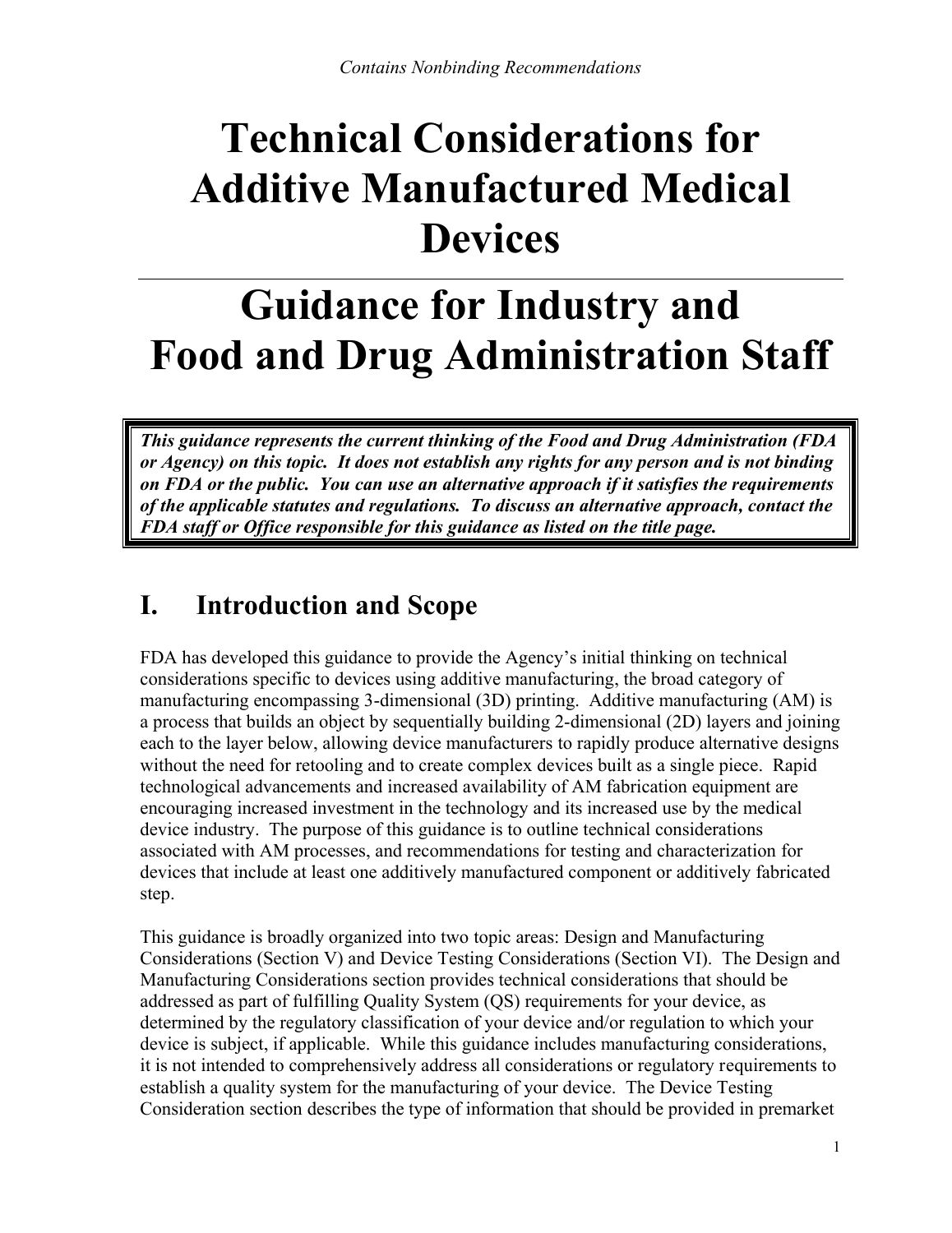notification submissions (510(k)), premarket approval (PMA) applications, humanitarian device exemption (HDE) applications, De Novo requests and investigational device exemption (IDE) applications for an AM device. The type of premarket submission that is required for your AM device is determined by the regulatory classification of your device. Questions regarding the regulatory status or requirements for specific devices, products, or entities should be addressed to the appropriate review branches through the Division for Industry and Consumer Education (DICE@fda.hhs.gov).

For devices manufactured using AM, the recommendations in this guidance supplement any device-specific recommendations outlined in existing guidance documents or applicable FDA-recognized consensus standards. Point-of-care device manufacturing may raise additional technical considerations that are not addressed in this document. In addition, this guidance does not address the use or incorporation of biological, cellular, or tissue-based products in AM. Biological, cellular or tissue-based products manufactured using AM technology may necessitate additional regulatory and manufacturing process considerations and/or different regulatory pathways. Therefore, AM questions pertaining to biologics, cells or tissue products should be directed to the Center for Biologics Evaluation and Research (CBER). Specific questions regarding jurisdiction over a combination product should be directed to the Office of Combination Products (OCP) at 301-427-1934 or [combination@fda.gov](mailto:combination@fda.gov).

This guidance is a leapfrog guidance, a type of guidance that serves as a mechanism by which the Agency can share initial thoughts regarding emerging technologies that are likely to be of public health importance early in product development. This leapfrog guidance represents the Agency's initial thinking and our recommendations may change as more information becomes available. The Agency encourages manufacturers to engage with the Center for Devices and Radiological Health (CDRH) or CBER through the Pre-Submission process to obtain more detailed feedback for Additively Manufactured medical devices. For more information on Pre-Submissions, please see "Requests for Feedback on Medical Device Submissions: The Pre-Submission Program and Meetings with FDA Staff - Guidance for Industry and Food and Drug Administration Staff."[1](#page-4-0)

For the current edition of the FDA-recognized standards referenced in this document, see the FDA-Recognized Consensus Standards Database Website. [2](#page-4-1)

FDA's guidance documents, including this guidance, do not establish legally enforceable responsibilities. Instead, guidances describe the Agency's current thinking on a topic and should be viewed only as recommendations, unless specific regulatory or statutory requirements are cited. The use of the word *should* in Agency guidance means that something is suggested or recommended, but not required.

<span id="page-4-0"></span><sup>1</sup>[http://www.fda.gov/downloads/MedicalDevices/DeviceRegulationandGuidance/GuidanceDocuments/UCM31](http://www.fda.gov/downloads/MedicalDevices/DeviceRegulationandGuidance/GuidanceDocuments/UCM311176.pdf) [1176.pdf](http://www.fda.gov/downloads/MedicalDevices/DeviceRegulationandGuidance/GuidanceDocuments/UCM311176.pdf) 

<span id="page-4-1"></span><sup>2</sup> [http://www.accessdata.fda.gov/scripts/cdrh/cfdocs/cfStandards/search.cf](http://www.accessdata.fda.gov/scripts/cdrh/cfdocs/cfStandards/search.cfm)m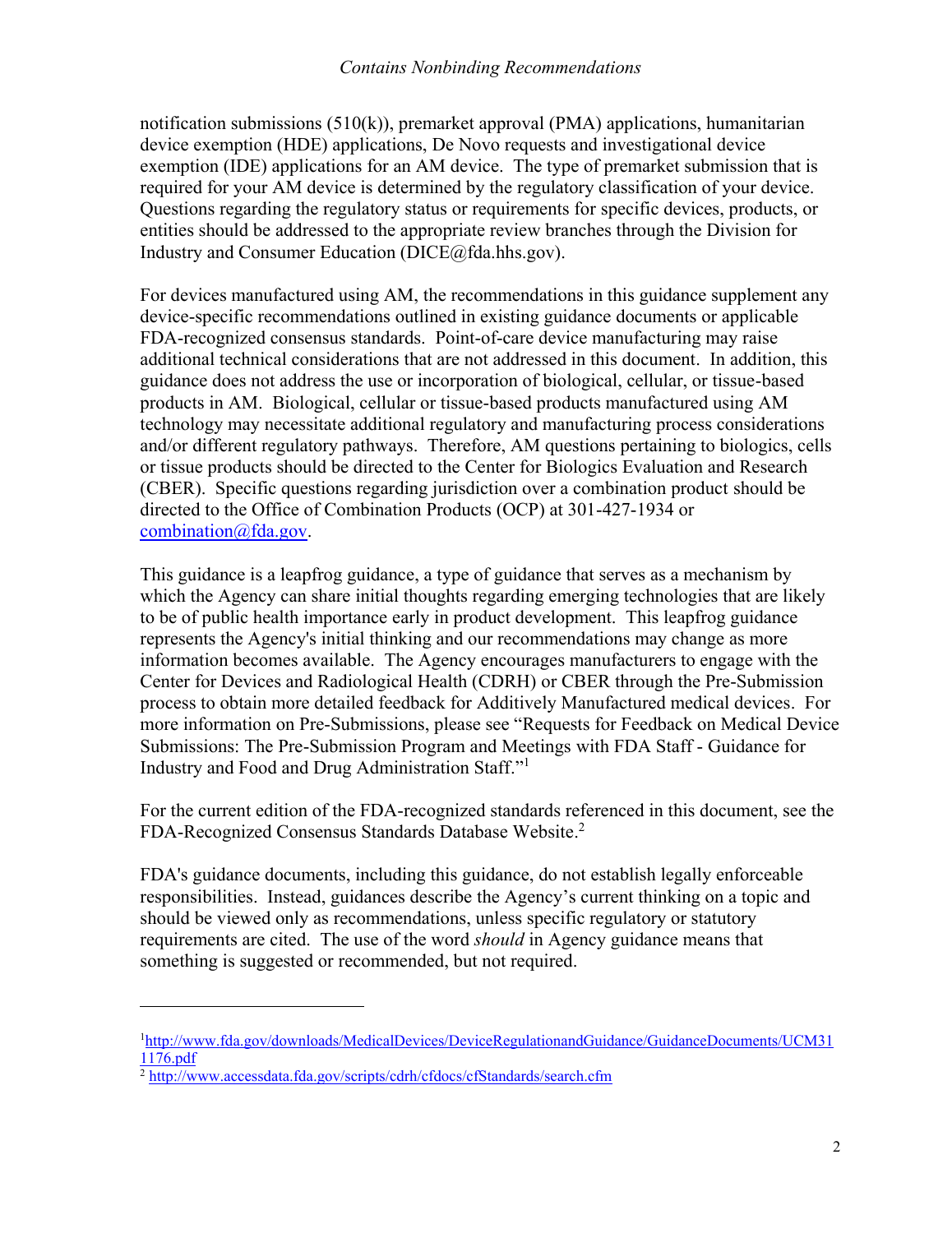# <span id="page-5-0"></span>**II. Background**

AM is a rapidly growing technology that is frequently used for product research and development in many industries, and for commercial production in some industries (e.g., aerospace, medical devices). While many AM technologies exist, at the time of publication of this guidance, the most commonly used technologies in medical devices are powder bed fusion, stereolithography, fused filament fabrication, and liquid-based extrusion. Powder bed fusion systems rely on an energy source (laser or electron beam) to selectively melt or sinter a layer of powder, either a metal or polymer, which is then refreshed to create the next layer. Stereolithography systems use a vat of liquid material that is selectively cured using light, either through a laser or projection system, and create new layers by moving the build surface. Fused filament fabrication systems melt a solid filament at the point of deposition, after which the material solidifies in place, and new layers are created by moving the build surface away from the heat source. Liquid-based extrusion systems eject a liquid, which then solidifies (method of solidification could include light exposure, solvent evaporation, or other chemical process), and new layers are created by moving the build platform away from the deposition tip.

For medical devices, AM has the advantage of facilitating the creation of anatomicallymatched devices and surgical instrumentation (called patient-matched devices) by using a patient's own medical imaging. Another advantage is the ease in fabricating complex geometric structures, allowing the creation of engineered porous structures, tortuous internal channels, and internal support structures that would not be easily possible using traditional (non-additive) manufacturing approaches. However, the unique aspects of the AM process, such as the layer-wise fabrication process, and relative lack of experience and clinical history of with respect to devices manufactured using AM techniques, pose challenges in determining optimal characterization and assessment methods for the final finished device, as well as optimal process validation and acceptance methods for these devices. The FDA held a public workshop entitled "Additive Manufacturing of Medical Devices: An Interactive Discussion on the Technical Considerations of 3D Printing" on October 8-9, 2014, to discuss these challenges and obtain initial stakeholder input. [3](#page-5-1)

The workshop provided a forum for medical device manufacturers, AM companies, and academia to discuss technical considerations for AM medical devices. It focused on five broad themes: (1) materials; (2) design, printing, and post-printing validation; (3) printing characteristics and parameters; (4) physical and mechanical assessment of final devices; and (5) biological considerations of final devices, including cleaning, sterility, and biocompatibility. A variety of different types of materials can be used in additive manufacturing. Workshop participants noted that material control is an important aspect to ensure successful fabrication, and that final device performance is tied to the material,

<span id="page-5-1"></span><sup>3</sup> [http://wayback.archive-](http://wayback.archive-it.org/7993/20170111083117/http://www.fda.gov/MedicalDevices/NewsEvents/WorkshopsConferences/ucm397324.htm)

[it.org/7993/20170111083117/http://www.fda.gov/MedicalDevices/NewsEvents/WorkshopsConferences/ucm39](http://wayback.archive-it.org/7993/20170111083117/http://www.fda.gov/MedicalDevices/NewsEvents/WorkshopsConferences/ucm397324.htm) [7324.htm](http://wayback.archive-it.org/7993/20170111083117/http://www.fda.gov/MedicalDevices/NewsEvents/WorkshopsConferences/ucm397324.htm)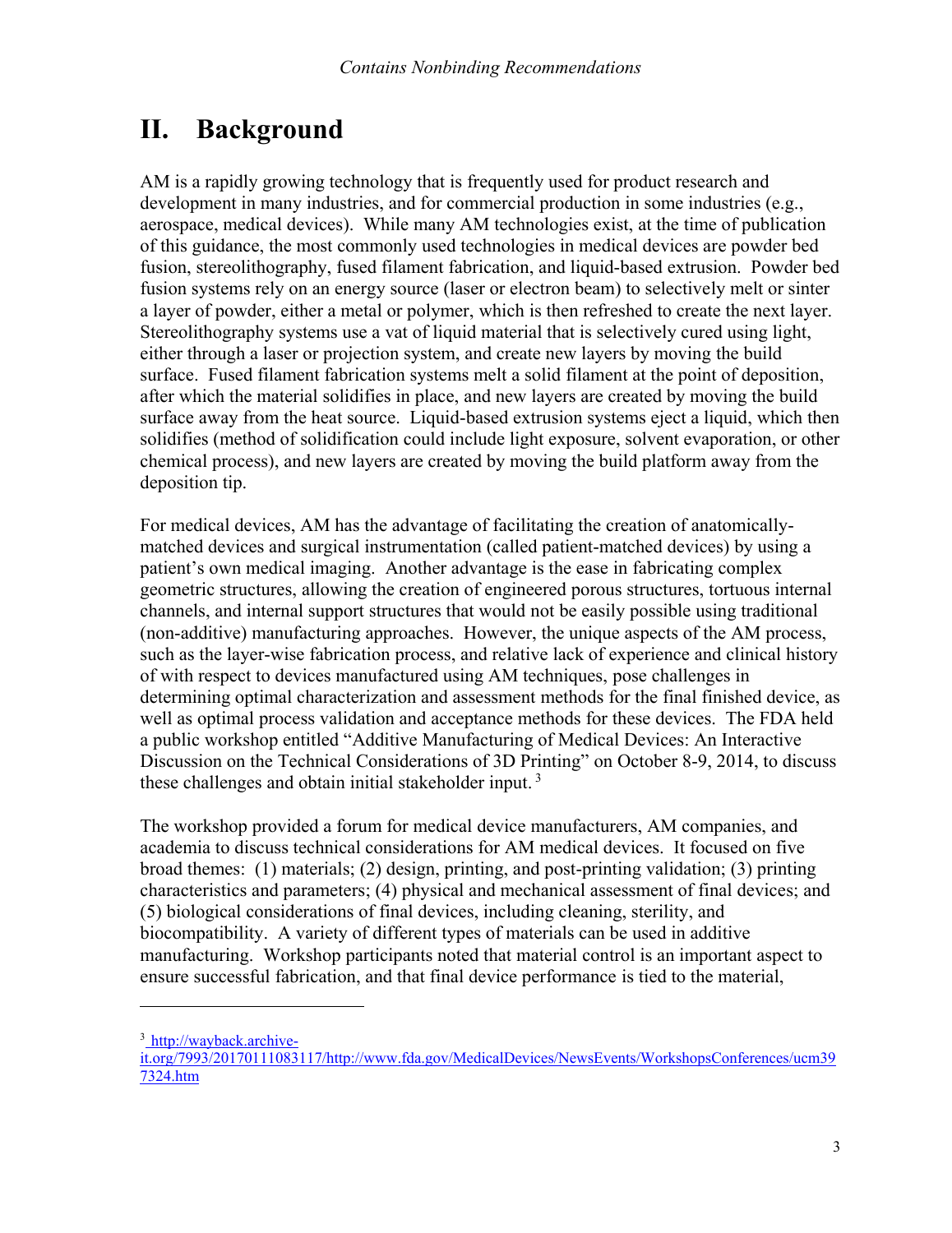machine, and post-printing processes. The interaction between the material and machine was also discussed in the process validation session, and the need for a robust process validation and acceptance protocol appropriate to the risk profile of the final device was identified. AM design procedures were also discussed, and the importance of having a good understanding of the processes and limits in the design phase was identified. There was general agreement that printing and process parameters should be captured and validated, which can include individual machine validations. The discussion on the physical and mechanical assessment focused heavily on the validation of the process and the acceptance criteria for devices and components after post-processing. The discussion on the biological considerations revealed that there is a concern across the community regarding how to achieve adequate cleaning, sterility, and biocompatibility of an AM device. Specifically, the challenge of assessing and verifying these issues in porous or internally complex devices was discussed. The feedback obtained at the workshop served as the basis for this guidance.

# <span id="page-6-0"></span>**III. Overview**

 $\overline{a}$ 

The information, characterization, and testing necessary for a device made through AM may depend on a variety of factors, including, but not limited to, whether it is an implant, an instrument, single-use versus reusable, load-bearing, and/or available in pre-specified standard sizes or is patient-matched. This guidance outlines technical aspects of an AM device that should be considered through the phases of design development, production process, process validation, semi-finished and final finished device testing**. Not all considerations described will be applicable to every device, given the variety of AM technologies, materials, and devices made with additive manufacturing.** You should determine and justify which considerations are appropriate for your device based on the material and technology being used and the intended use of the device. For example, a device made via powder bed fusion from titanium would not need to address liquid material or polymer considerations.

Similarly, not all considerations are expected to be addressed in premarket submissions of AM devices. It is anticipated that AM devices will generally follow the same regulatory requirements and submission expectations as the classification and/or regulation to which a non-AM device of the same type is subject. In rare cases, AM may raise different questions of safety and/or effectiveness. In addition, this guidance only addresses manufacturing considerations related to the AM process. If it is unclear what technical information should be provided in a premarket submission for an AM device, we strongly encourage manufacturers to engage with CDRH or CBER through the Pre-Submission process to obtain more detailed feedback. For more information on Pre-Submissions, please see "Requests for Feedback on Medical Device Submissions: The Pre-Submission Program and Meetings with FDA Staff - Guidance for Industry and Food and Drug Administration Staff."<sup>[4](#page-6-1)</sup>

<span id="page-6-1"></span><sup>4</sup>[http://www.fda.gov/downloads/MedicalDevices/DeviceRegulationandGuidance/GuidanceDocuments/UCM31](http://www.fda.gov/downloads/MedicalDevices/DeviceRegulationandGuidance/GuidanceDocuments/UCM311176.pdf) [1176.pdf](http://www.fda.gov/downloads/MedicalDevices/DeviceRegulationandGuidance/GuidanceDocuments/UCM311176.pdf)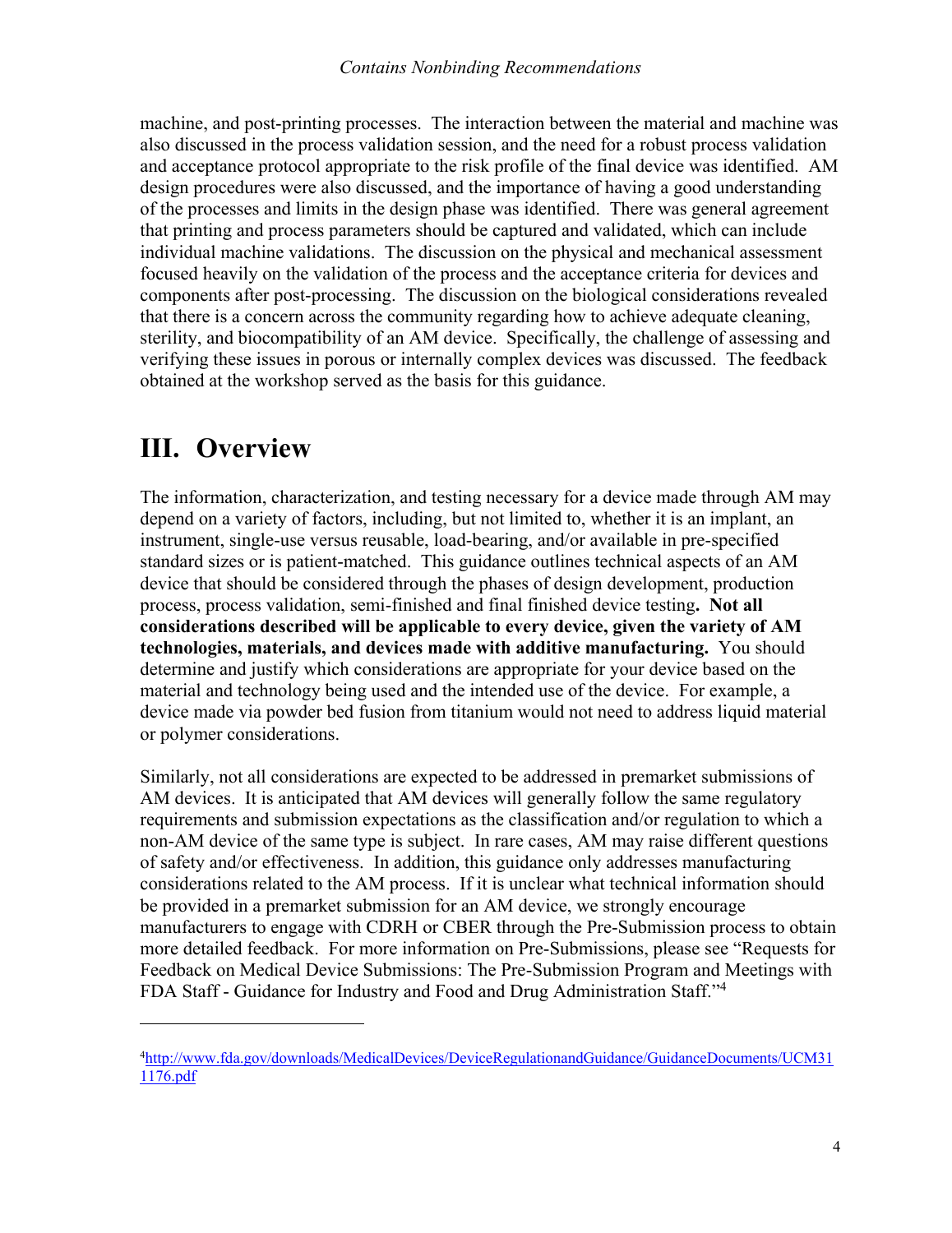The overall AM process and the related sections in this guidance are shown in the flow chart below (Figure 1). The first step is the design process, which can include a standard design with discrete pre-specified sizes and models, or a patient-matched device designed from a patient's own medical images. Once the device design is converted to a digital file, the software workflow phase begins, and that file is further processed to prepare it for printing. Printing parameters are optimized, and the build file is converted into a machine-ready format. Concurrently with this step, material controls are established for materials used in the printing of the device. After printing is complete, post-processing of the built device or component (e.g., cleaning, annealing, post-printing machining, sterilization, packing and labeling) takes place. After post-processing, the final finished device is ready for testing and characterization. Your quality system should be applied across all of these processes.



**Figure 1:** Flow chart of the AM process

# **IV. Definitions**

 $\overline{a}$ 

The following definitions apply to this guidance and may not be applicable to any other documents issued by the FDA.

**AM Machine (machine) –** "a portion of the additive manufacturing pipeline including hardware, machine control software, required set-up software and peripheral accessories necessary to complete a build cycle for producing parts"<sup>[5](#page-7-0)</sup>

**Build Cycle –** "single process cycle in which one or more components are built up in *layers* in the process chamber of the *additive manufacturing system*."[6](#page-7-1)

**Build Preparation Software** – the software used to convert the digital design to a format that can be used to build a device or component through an AM process. This may include multiple software components.

**Design Manipulation Software** – the computer program that allows a medical device design to be modified for specific circumstances (e.g., patient-matching). This may include multiple software components.

<span id="page-7-1"></span><span id="page-7-0"></span><sup>5</sup> ISO/ASTM 52900 *Additive manufacturing — General principles — Terminology* 6 ISO/ASTM 52900 *Additive manufacturing — General principles — Terminology*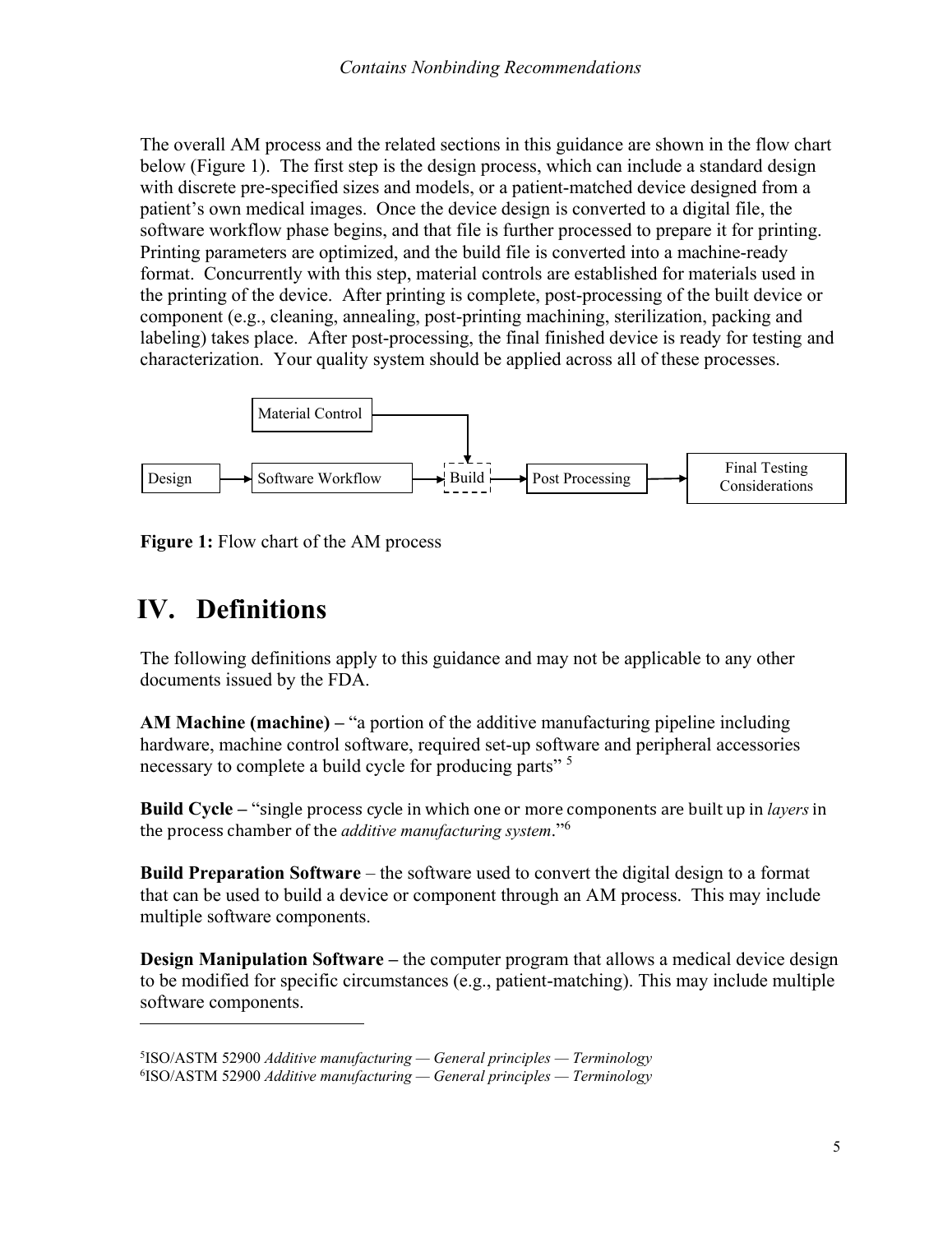**Lot or Batch – "**one or more components or finished devices that consist of a single type, model, class, size, composition, or software version that are manufactured under essentially the same conditions and that are intended to have uniform characteristics and quality within specified limits."<sup>[7](#page-8-1)</sup>

**Quality –** "the totality of features and characteristics that bear on the ability of a device to satisfy fitness for use, including safety and performance."<sup>[8](#page-8-2)</sup>

## <span id="page-8-0"></span>**V. Design and Manufacturing Process Considerations**

This section highlights technical considerations that should be addressed as part of fulfilling Quality System (QS) requirements for a regulated device made in whole or in part by AM. However, this guidance is not intended to comprehensively address all regulatory requirements for a quality system. For class II and class III devices and select class I devices, manufacturers must establish and maintain procedures to control the design of the device in order to ensure that specified design requirements are met per 21 CFR 820.30 Design Controls. Manufacturers must also establish and maintain procedures for monitoring and control of process parameters for validated processes to ensure that the specified requirements continue to be met.<sup>[9](#page-8-3)</sup> Where the results of a process cannot be fully verified by subsequent inspection and test, the process must be validated with a high degree of assurance and approved according to established procedures.<sup>[10](#page-8-4)</sup> FDA interprets these regulations to require manufacturers to establish procedures including validation of the manufacturing process of AM devices to ensure that the device can perform as intended. Please note that exemption from the requirement to submit a premarket notification  $(510(k))$  does not mean a device is exempt from compliance with QS requirements.

There are some devices that are specifically exempted by regulation from most QS requirements. Manufacturers should refer to applicable regulations for their specific device type to determine what QS requirements apply. In this section, the use of the terms "document," "describe," and "identify" refers to documentation requirements according to the QS regulation and premarket submission requirements for manufacturing information determined by the regulation for a specific device type or classification, regardless of the method of manufacture. Not all considerations described will be applicable to an individual device, given the variety of AM technologies available. Similarly, a premarket submission for a specific device may not need to address all considerations. It is anticipated that AM devices will generally follow the same regulatory requirements as the classification and/or regulation to which a non-AM device of the same type is subject.

<span id="page-8-1"></span><sup>7</sup>21 CFR 820.3(m)

<span id="page-8-2"></span><sup>8</sup>21 CFR 820.3(s)

<span id="page-8-3"></span><sup>9</sup>21 CFR 820.75(b)

<span id="page-8-4"></span><sup>10</sup>21 CFR 820.75(a)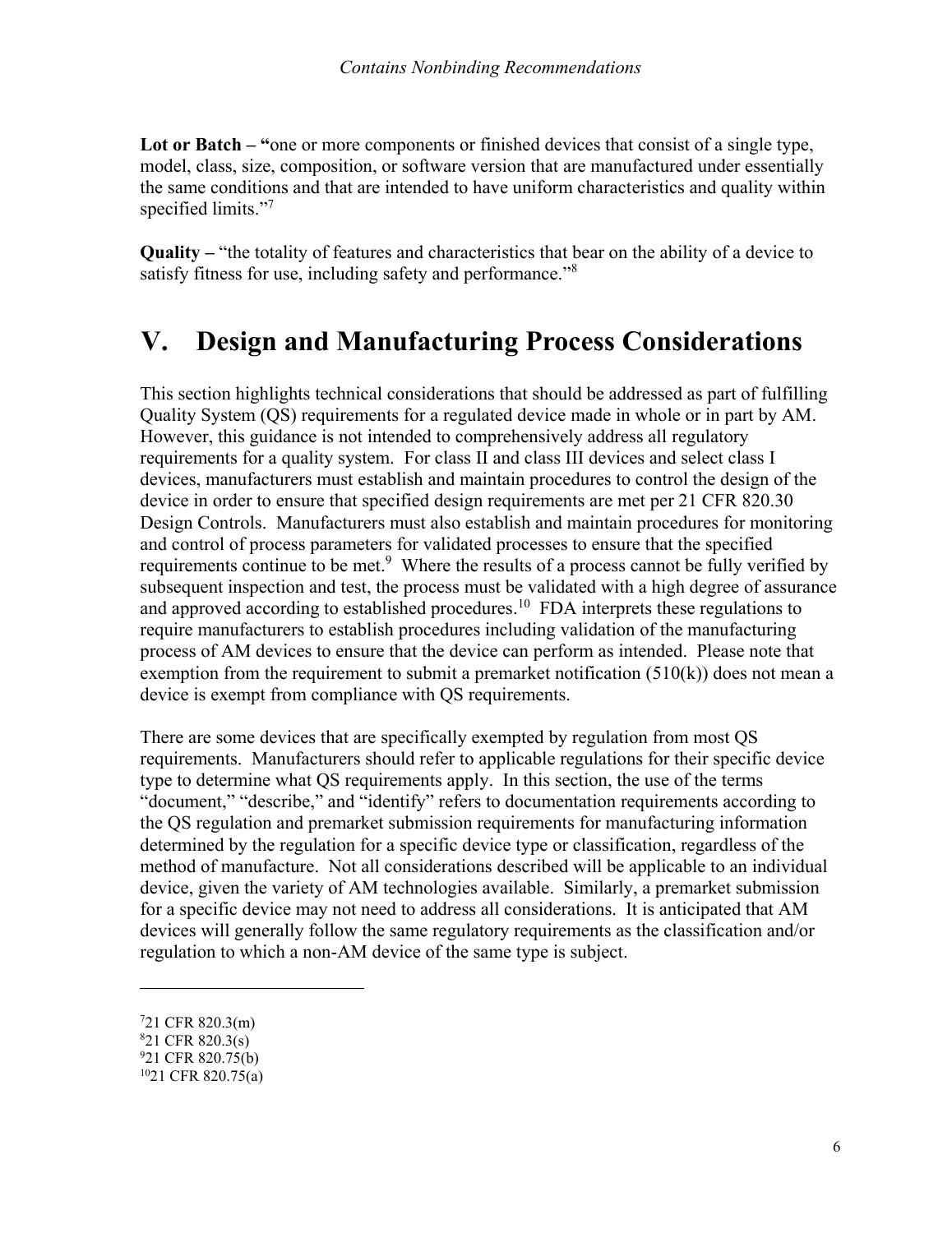There are several AM technologies and different combinations of processing steps that can be used with each technology to build a device. Therefore, it is important to clearly identify each step in the printing process. A production flow diagram that identifies the steps involved in the manufacturing of the device, from the initial device design to the postprocessing of the final device, can help ensure the elements of product quality are addressed during production. In addition, a high-level summary of each critical manufacturing process step may be helpful in documenting the AM process used. The characterization of each process step should include, but need not be limited to, a description of the process, and identification of the process parameters and output specifications. Since processes that optimize one design parameter may influence another, information on processing steps should demonstrate your understanding of these trade-offs and how they affect design outputs that are essential to the proper functioning of the device. Additionally, the cumulative effects of prior processes on the final finished device or component should be incorporated into the development of each process step and documented. The effects of the different steps in the AM processes can be seen in final device testing; however, determining the root cause of failures from manufacturing defects can be very difficult without a clear understanding of each step. For example, in a powder bed fusion machine, the ratio of reused to virgin powder can affect melting properties, which affects the energy needed to create consistent bonding between layers, which in turn affects final mechanical properties. Similarly, risks identified for each step of the manufacturing process, as well as mitigations of these risks, should be documented. Each AM process may have different critical steps and identified risks. It is important to use all reasonably obtainable knowledge about your specific machine's capabilities to ensure the manufacturing process outputs meet defined requirements.<sup>[11](#page-9-0)</sup> Quantitative knowledge of the machine's capabilities and limitations can be gained through test builds, worst-case builds, or process validation (See Section V.F *Process Validation and Acceptance Activities* and Section VI.B *Mechanical Testing* for more information).

As with traditional manufacturing methods, design requirements drive the processes that can be used to reliably produce the device. It is therefore important to clearly identify key design parameters for your device, including, but not limited to, size range and available design or configuration options (e.g., range of angles between the trunnion and stem of the femoral component of a hip arthroplasty device).

While this section includes manufacturing considerations, it is not intended to comprehensively address all considerations or regulatory requirements for establishing a quality system for the manufacturing of your device. Aspects of the "Global Harmonization Task Force Process Validation Guidance"<sup>[12](#page-9-1)</sup> may be helpful in developing process validation procedures. Additional information on design controls can be found in the "Design Control

<span id="page-9-1"></span><span id="page-9-0"></span><sup>11</sup>ISO 14971 *Medical devices - Applications of risk management to medical devices* <sup>12</sup> [http://www.imdrf.org/docs/ghtf/final/sg3/technical-docs/ghtf-sg3-n99-10-2004-qms-process-guidance-](http://www.imdrf.org/docs/ghtf/final/sg3/technical-docs/ghtf-sg3-n99-10-2004-qms-process-guidance-04010.pdf)[04010.pdf](http://www.imdrf.org/docs/ghtf/final/sg3/technical-docs/ghtf-sg3-n99-10-2004-qms-process-guidance-04010.pdf)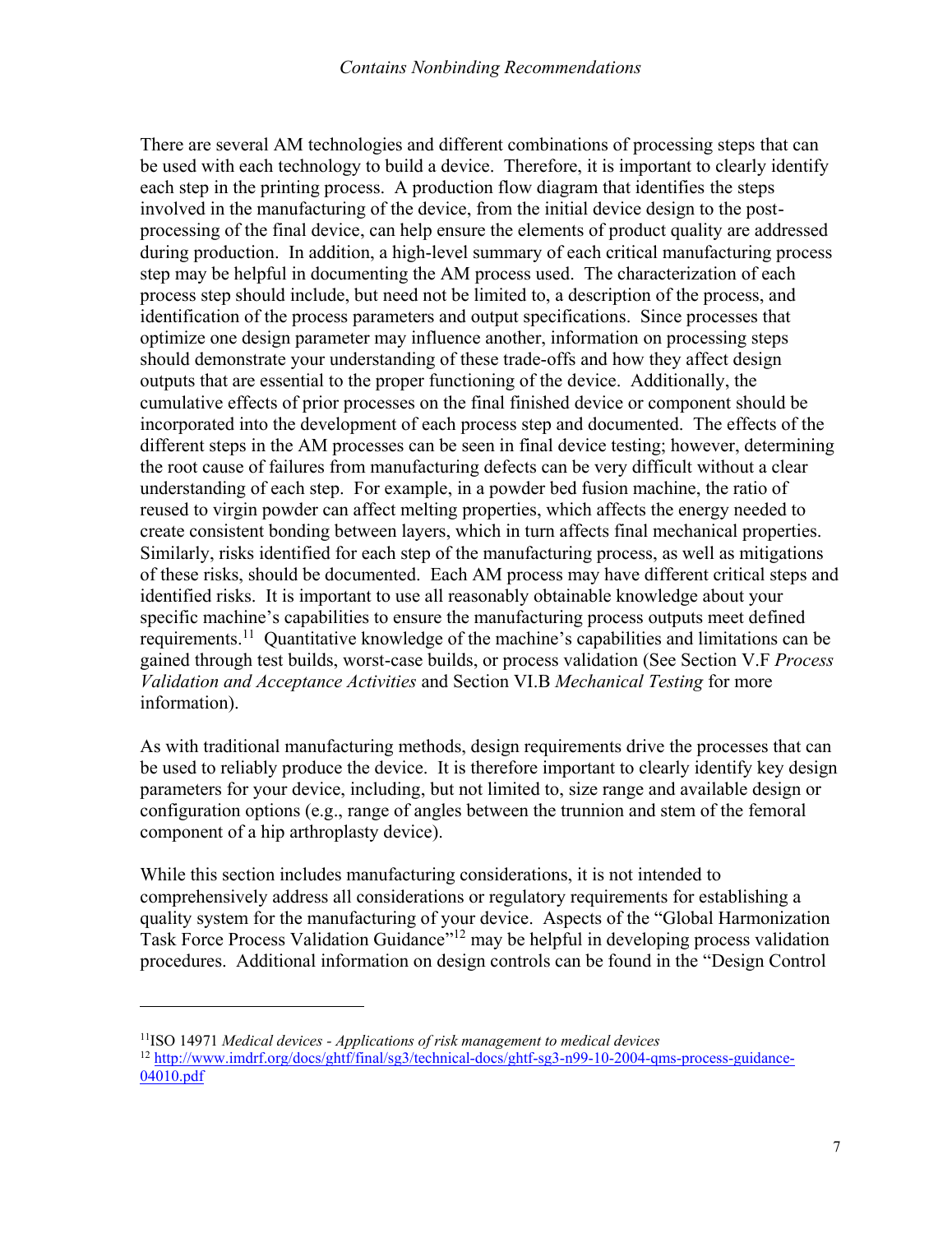Guidance for Medical Device Manufacturers."<sup>[13](#page-10-2)</sup> For general questions regarding the Quality System regulation, contact the Division of Industry and Consumer Education (DICE), Office of Communication and Education, at 1-800-638-2041 or 301-796-7100 or DICE@fda.hhs.gov.

## **A. Overall Device Design**

<span id="page-10-0"></span>The innovative potential of AM may introduce variability into the manufacturing process that would not be present when using other manufacturing techniques. Specifically, we recommend that you compare the desired feature sizes of your final finished device to the minimum possible feature size of your AM technique and the manufacturing tolerances of the individual machine, given the build parameters and conditions under which the final device is expected to be made. This is to ensure that devices and components of the desired dimensional specifications can be reliably built using the chosen additive technology. Dimensional specifications for the final device or component, as well as manufacturing tolerances of the machine, should be documented. Pixelation of features, where smooth surfaces become stepped, can lead to rougher surface finishes than expected. Surface finish requirements should be outlined in the product specification.

## <span id="page-10-1"></span>**B. Patient-Matched Device Design**

Patient-matched devices (PMD) can be produced in many ways, some additive and some traditional. AM is particularly suited to making PMD; consequently, this guidance attempts to address some of the considerations relevant to AM. However, it does not provide an exhaustive list of considerations for a general patient-matching process. All AM devices, including PMD, will share the considerations described in Section V.A. Some PMD are based on a standard-sized template model that is matched to a patient's anatomy. With or without a standard-sized template, PMD may be produced within a defined design or performance envelope. This performance envelope is determined before patient-matching can be initiated and describes the minimum and maximum dimensions, mechanical performance limits, and other clinically relevant factors. Patient-matching can be accomplished by techniques such as scaling of the device using one or more anatomic references, or by using the full anatomic features from patient imaging. Note that while patientmatched or patient-specific devices are sometimes colloquially referred to as "customized" devices, they are not custom devices meeting the FD&C Act custom device exemption requirements unless they comply with all of the criteria of section 520(b). Most PMD will fall within the existing regulatory pathway for that particular

<span id="page-10-2"></span><sup>13</sup> [http://www.fda.gov/MedicalDevices/DeviceRegulationandGuidance/GuidanceDocuments/ucm070627.ht](http://www.fda.gov/MedicalDevices/DeviceRegulationandGuidance/GuidanceDocuments/ucm070627.htm)m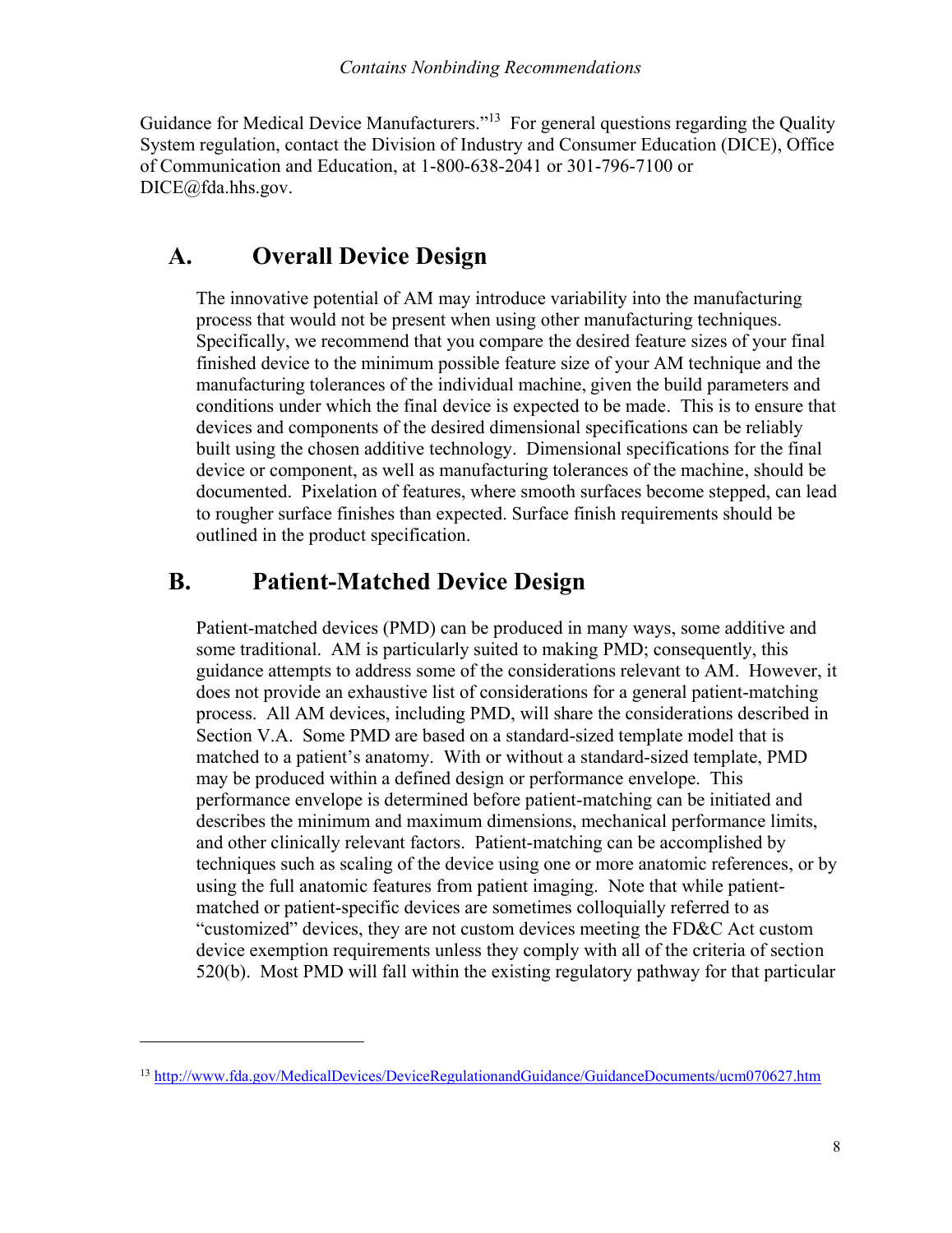device type. For further information on custom device exemptions, please refer to the Custom Device Exemption[s](#page-11-0) Guidance.<sup>14</sup>

Patient-matched device designs may be modified either directly by clinical staff, the device manufacturer, or a third party in response to clinical inputs. These inputs may be acquired from individual measurements, clinical assessments, patient imaging, or a combination thereof. Alterations to the final device, and the methods used to make the alterations, may have direct consequences to the patient. Therefore, you should clearly identify clinically relevant design parameters, the pre-determined range (min/max) for these parameters, and which of these parameters can be modified for patient-matching.

Considerations for standard-sized devices should be applied to PMD as well. In addition, for patient-matched AM devices, we recommend that you address the following, if applicable:

## **(1) Effects of imaging**

Many AM devices and components incorporate medical imaging data. Every medical device will not need the same level of anatomic matching or imaging accuracy for optimal device performance. Several factors may affect the fit of AM devices that use patient imaging to precisely control their size or shape, including, but not limited to:

- the minimum image feature quality and resolution used for matching,
- any smoothing or image processing algorithms that may alter the dimensions of the final device when compared to the reference anatomy,
- the rigidity of the anatomic structures being imaged, and
- the clarity of anatomic landmarks used to match the device to the patient's anatomy.

If the device relies on anatomic features that are not accurately imaged or are not consistent over time, then the final device may not fit the patient. However, small changes in size or geometry may be difficult to identify during visual inspection of the device or through evaluation of patient imaging, and the mismatch may only be identified during device use. Process validation (see Section V.FI.A(1)) is especially important to prevent these situations. In addition, for devices intended to be fitted to or matched to soft tissues and non-rigid structures, it is important to note the range of changes that may be experienced by the soft tissue at the target location, such as deformation, when compared to the reference image. You should employ a risk-based approach, taking into consideration

<span id="page-11-0"></span><sup>14</sup>[http://www.fda.gov/downloads/MedicalDevices/DeviceRegulationandGuidance/GuidanceDocuments/UCM41](http://www.fda.gov/downloads/MedicalDevices/DeviceRegulationandGuidance/GuidanceDocuments/UCM415799.pdf) [5799.pdf](http://www.fda.gov/downloads/MedicalDevices/DeviceRegulationandGuidance/GuidanceDocuments/UCM415799.pdf)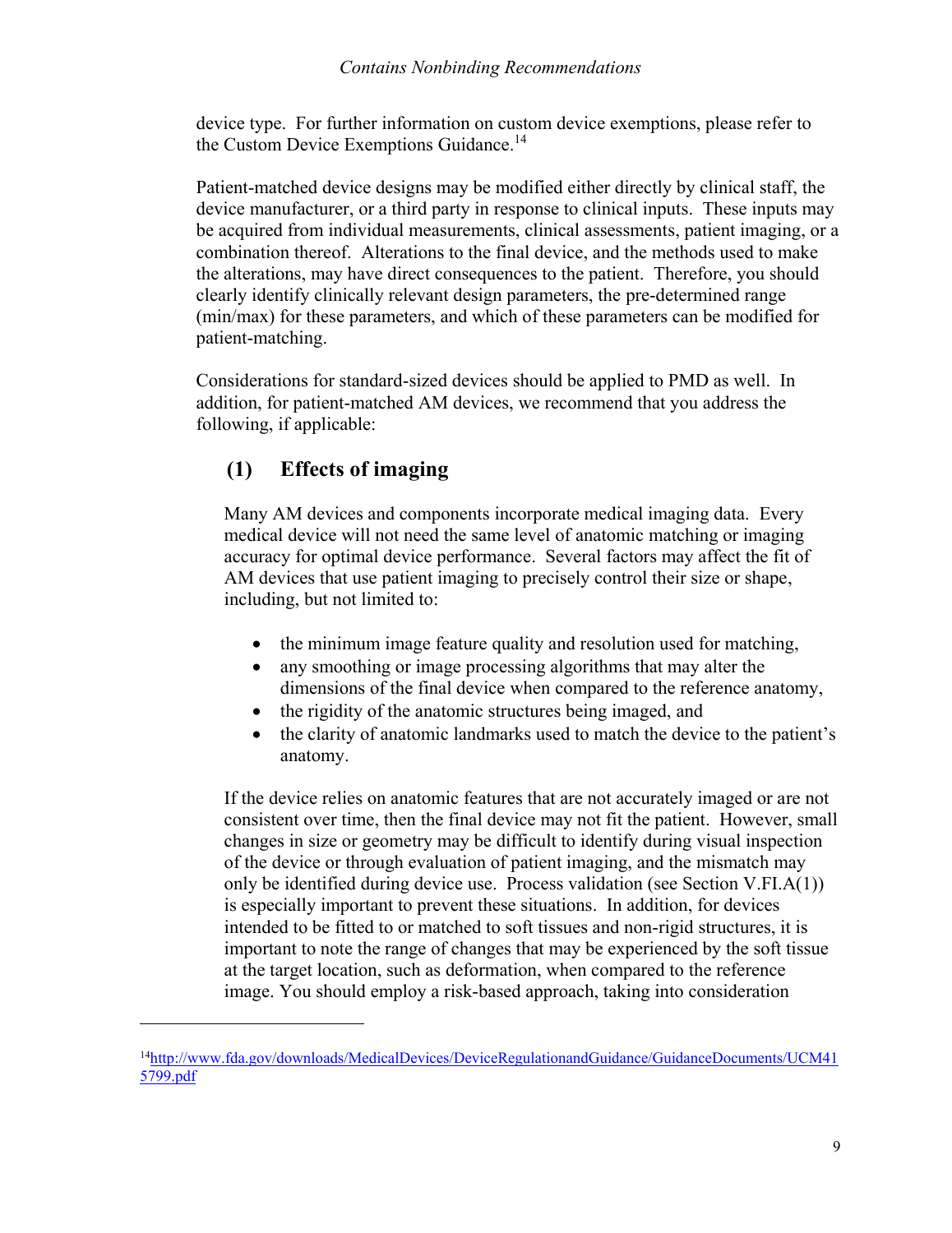intended use of the device and design methodologies, to assess the scenarios that may yield a worst-case match.

Many implantable devices and their patient-matched accessories depend on the patient's anatomy to be clinically accurate representations of the recorded images in order for the device to function as intended. Specifically, when the device is intended to match a patient's anatomy, and that anatomy can change over time (e.g., with disease progression), the time that can elapse between when the patient is imaged and when the final device is used may need to be reflected in the expiration date of the device (see Section VII Labeling). You should consider such potential time constraints associated with producing an AM device based on the intended use of your device.

## **(2) Interacting with design models**

Patient-matched devices are often made by altering the features of a standardsized device for each patient within a pre-determined range of device designs and size limits. This is typically accomplished through the use of anatomical matching or design manipulation software that may be developed specifically for the AM device, or through other third party software. Patient-matching may also be accomplished by manual methods using specific measurements on radiographs or key anatomic landmark measurements. Any software or procedure used to make modifications to the device design based on clinical input should include internal checks that prevent the operator from exceeding the pre-established device specifications documented in the device master record. We recommend that the design manipulation software or procedure used to make modifications to the device design identify the iteration of the design being changed by the operator. You should also identify all medical devices and accessories that the design manipulation software is validated to work with.

## **(3) Complex design files**

Patient-matched devices that follow the patient anatomy precisely are especially vulnerable to errors in file conversion because anatomic curves are typically geometrically or mathematically complex, which can create difficulties when calculating conversions. Additionally, for patient-matched devices, all of the file conversion steps are typically performed every time a device is built, whereas for a standard-sized device, most of the file conversion steps would be performed once during the design phase. We recommend following the considerations in Section V.C.I.A(1) on maintaining data integrity throughout file conversions.

## **(4) Cybersecurity and Personally Identifiable Information**

Proper management and care of personally identifiable information (PII) and protected health information (PHI) is essential in any clinical application. For more information on protecting PII and PHI, please refer to the HHS Guidance on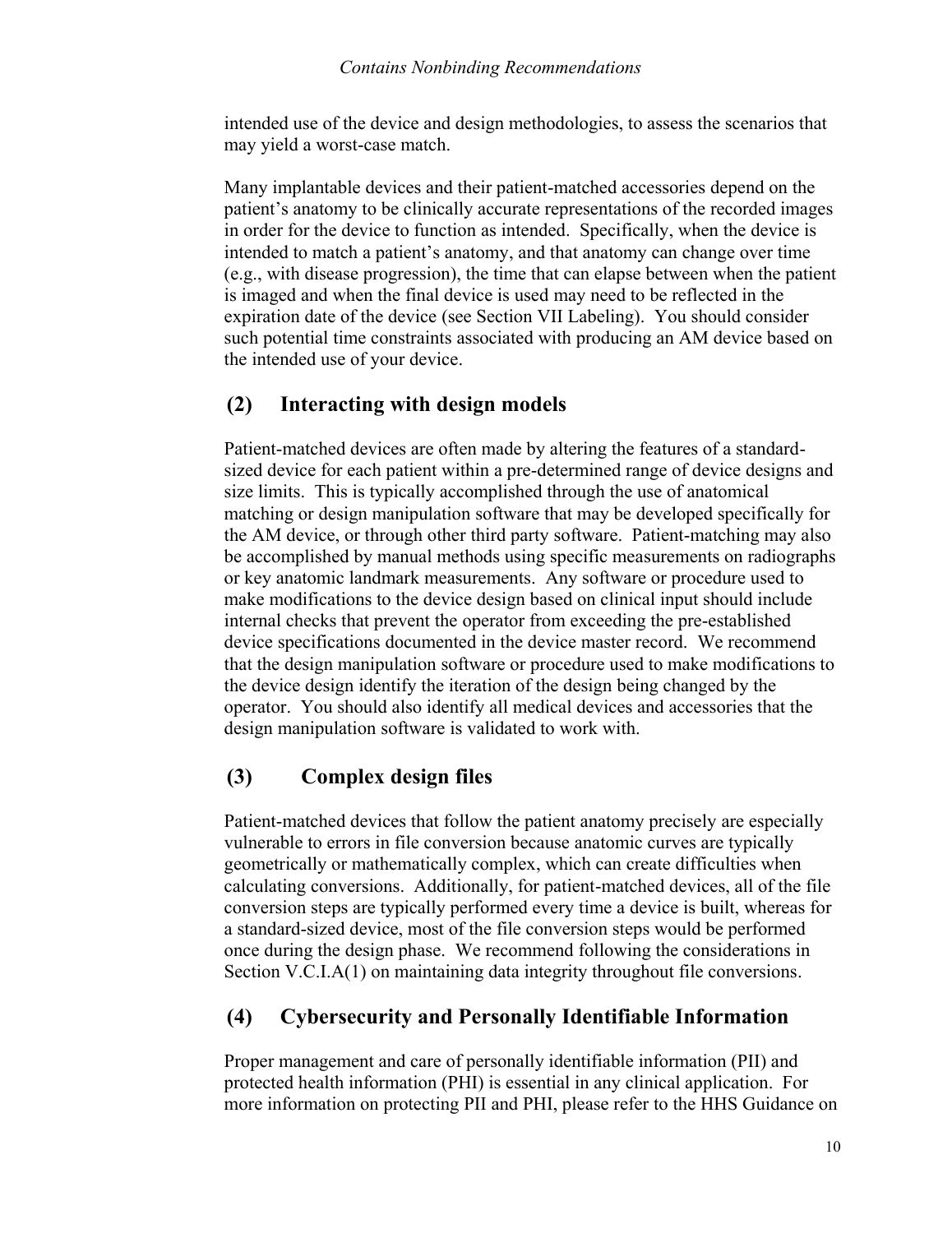Significant Aspects of the Pr[ivacy Rule.](#page-13-2) <sup>15</sup> We also recommend that device designers who include interactive steps in their patient matching workflow be familiar with implementing the FDA's Guidance on the "Content of Premarket Submissions for Management of Cybersecurity in Medic[al Devices"](#page-13-3)<sup>16</sup> It is beyond the scope of this document to provide a full discussion of how these aspects are integrated into patient matching.

## <span id="page-13-0"></span>**C. Software Workflow**

 $\overline{a}$ 

The following sections highlight considerations that are especially important in the AM process.

## <span id="page-13-1"></span>**(1) File Format Conversions**

AM typically involves interaction between several software packages, often from different manufacturers, which requires files to be compatible across the different software applications used. Patient images, design manipulation software for patient-matching, digital point clouds and meshes, and machine-readable files each have their own standards, coordinate systems, and default parameters. Additionally, each software package has different ways of interpreting those file specifications. Errors in file conversion can negatively impact final finished device and component properties, such as dimensions and geometry. Therefore, we recommend that you verify the critical attributes and performance criteria of your final products as part of the software workflow validation to ensure expected performance, especially for patient-matched devices. Factors that may cause unexpected conversion failures, such as changes to the software used, may trigger the need for revalidation (see Section V.F.I.A(2) Revalidation).

When possible, final device files for printing should be maintained and archived or referenced in robust, standardized formats that are able to store AM-specific information so that the information can be retrieved when needed. For instance, one option is the Additive Manufacturing File format (AMF) described in the ISO/ASTM 52915 *Standard specification for additive manufacturing file format (AMF)*. This, or a comparable file format or document control system, should include material information and the location of objects in a build volume and have high geometric fidelity (e.g., curved patches).

<span id="page-13-3"></span><span id="page-13-2"></span><sup>15</sup>[https://www.hhs.gov/hipaa/for-professionals/privacy/guidance/significant-aspects/index.htm](https://www.hhs.gov/hipaa/for-professionals/privacy/guidance/significant-aspects/index.html)l <sup>16</sup>[http://www.fda.gov/downloads/MedicalDevices/DeviceRegulationandGuidance/GuidanceDocuments/UCM35](http://www.fda.gov/downloads/MedicalDevices/DeviceRegulationandGuidance/GuidanceDocuments/UCM356190.pdf) [6190.pdf](http://www.fda.gov/downloads/MedicalDevices/DeviceRegulationandGuidance/GuidanceDocuments/UCM356190.pdf)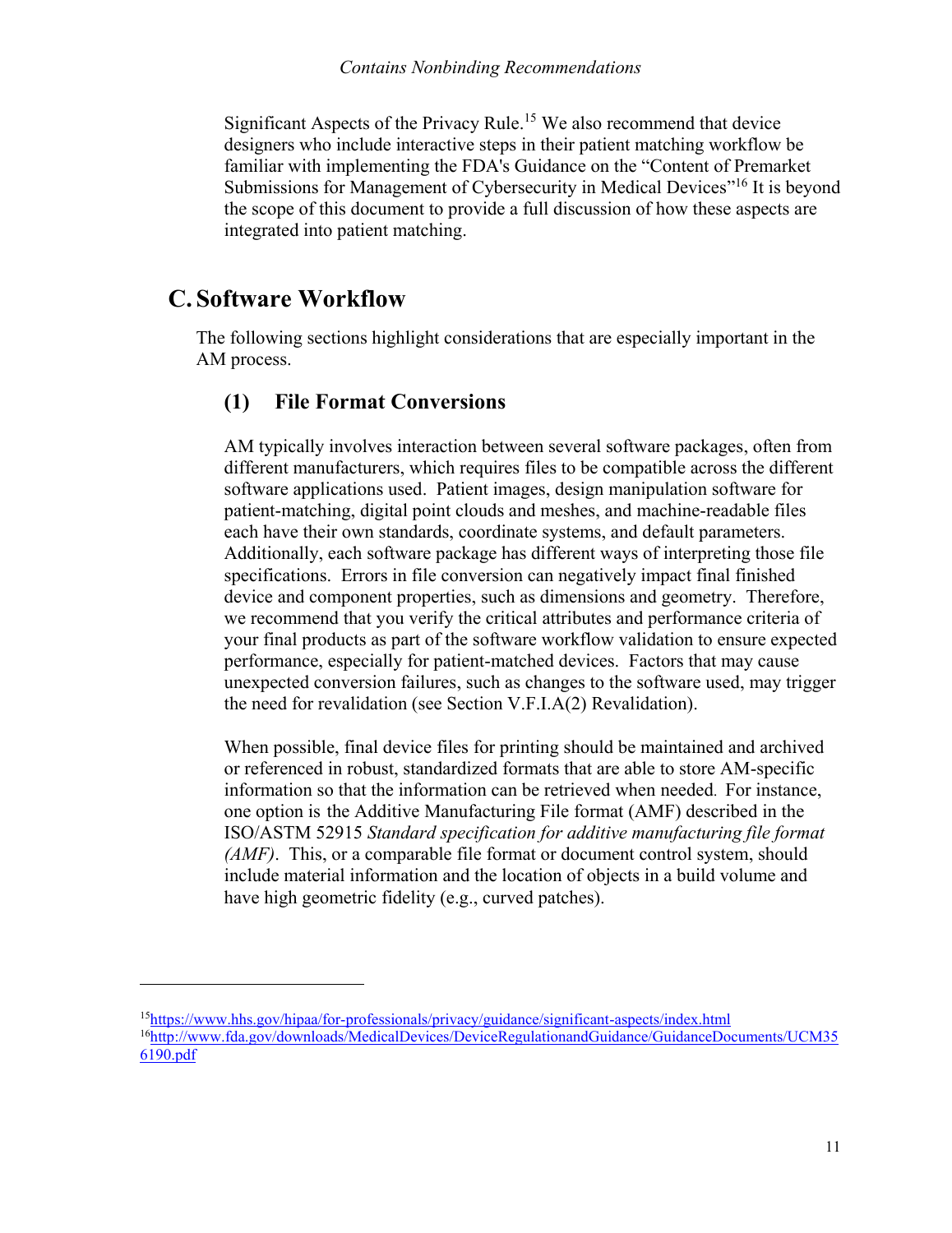#### <span id="page-14-0"></span>**(2) Digital Device Design to Physical Device**

When a digital device design is finalized, additional preparatory processes are needed before the device can be additively manufactured. This is commonly accomplished using build preparation software. These processes can be generally divided into four steps: 1) build volume placement, 2) addition of support material, 3) slicing, and 4) creating build paths.

#### **i. Build Volume Placement**

Placement, orientation, and packing density of devices or components within the build volume may be integral to individual device or component quality. The distance between each device or component, and whether they are identical or different designs, can affect the material properties, surface finish, and ease of post-processing. Build orientation of each device or component can also impact its functional performance by affecting the anisotropic properties of the device or component. Similarly, many machines have areas of the build volume where they function optimally and areas where they do not. For example, printing may be sub-optimal in the regions near the outer edge of the build volume and optimal at the center. The affected region may be different for every machine, even between machines of the same model.

Operation Qualification (OQ) of the printing process should include, but not be limited to, challenging the build volume placement to establish control limits which result in product that meets all predetermined requirements. These control limits may include acceptable placement regions, part proximity, and other parametric considerations. Software tools are available to trace how devices are placed and oriented. Process validation based on the risk profile of the device is preferable to a one-size-fits-all approach.

#### **ii. Addition of Support Material**

Some types of AM require temporary support structures for certain design features during printing due to the layer-by-layer printing process. The location, type, and number of supports can affect the geometric accuracy and mechanical properties of the final finished device or component. Each AM technology has different needs for support material use to ensure the successful printing of a device. For example, the critical overhang angle may be different for a stereolithography machine, an extrusion-based machine, and a metal powder bed fusion machine. Automated algorithms are often used to choose the location and number of supports. However, geometric complexities or printing limits often necessitate further manual intervention. Therefore, if your AM process requires support material, we recommend that you analyze the geometry and other requirements that could be affected by adding supports. Some common structures that may need support are: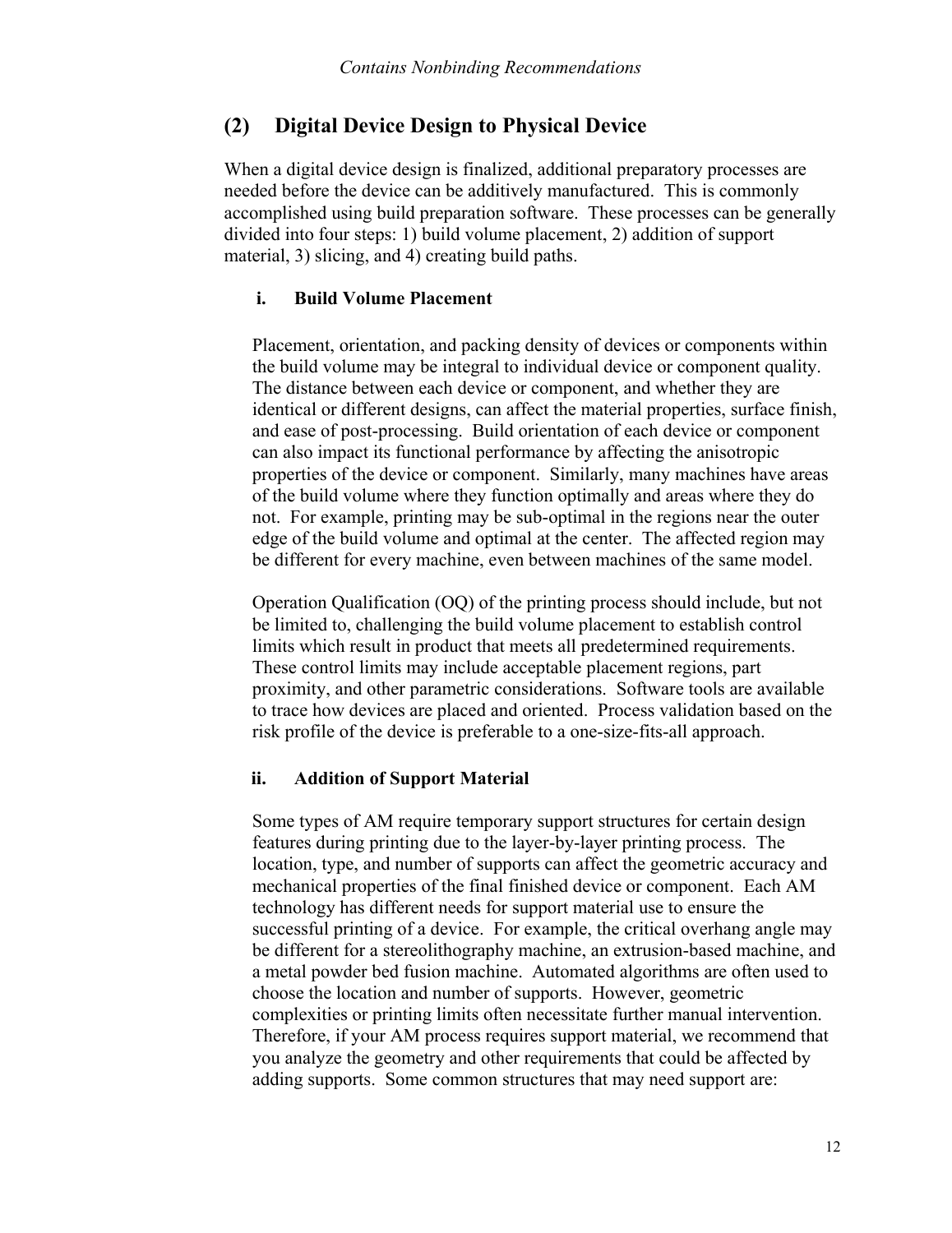- overhangs,
- high aspect ratio features that protrude from the main body of the device or component,
- internal features (e.g., voids, channels), and
- thin features prone to warping.

Support material can be removed physically or by chemical means. Removal of support material may cause surface marks or leave residues on or in the device. Manufacturing material removal processes (cleaning) should ensure that residues are removed to the level where they do not impact the safety or effectiveness of the product (see Section VI.E Removing Manufacturing Material Residues and Sterilization). The complete description of the support material geometry and the removal process method should be included in the Device Master Record (DMR).

#### **iii. Slicing**

Most AM techniques use a layer-by-layer printing process to fabricate components. This necessitates slicing the models into layers. Nominal layer thickness is determined by the machine specification and software capabilities, and an evaluation of the raw material. However, technical characteristics of the machine and physical properties of the material may influence the achievable layer thickness. The surface texture of a device or component, bonding between and curing of each layer, and sensitivity to power fluctuations can all be affected by the choice of layer thickness. For example, the depth of material cured in a stereolithography system is primarily controlled by the energy density and additives in the liquid polymer. If the energy density is changed to reduce layer thickness and the additives are not adjusted properly, the layers may not cure or bond together completely. For systems where layers are created by melting the material, the layer thickness can similarly influence the energy needed to create a uniform melt pool to enable bonding to the layer below.

Your choice of layer thickness should be documented, and reflect a balance between the above-mentioned effects, accuracy, quality, and printing speed.

#### **iv. Build Paths**

The build path, the path traced by the energy or material delivery system (e.g., laser or extruder), can impact the quality of the final finished device or component. For example, if the delivery system sweeps from left to right on the build volume, then makes the next pass from right to left, one side of the device or component has more time to cool or harden. Similarly, the space between each line of the build path and the path speed will change the amount of melting and re-melting that the boundaries of each line of material will experience. In addition, the build path may result in an orientation or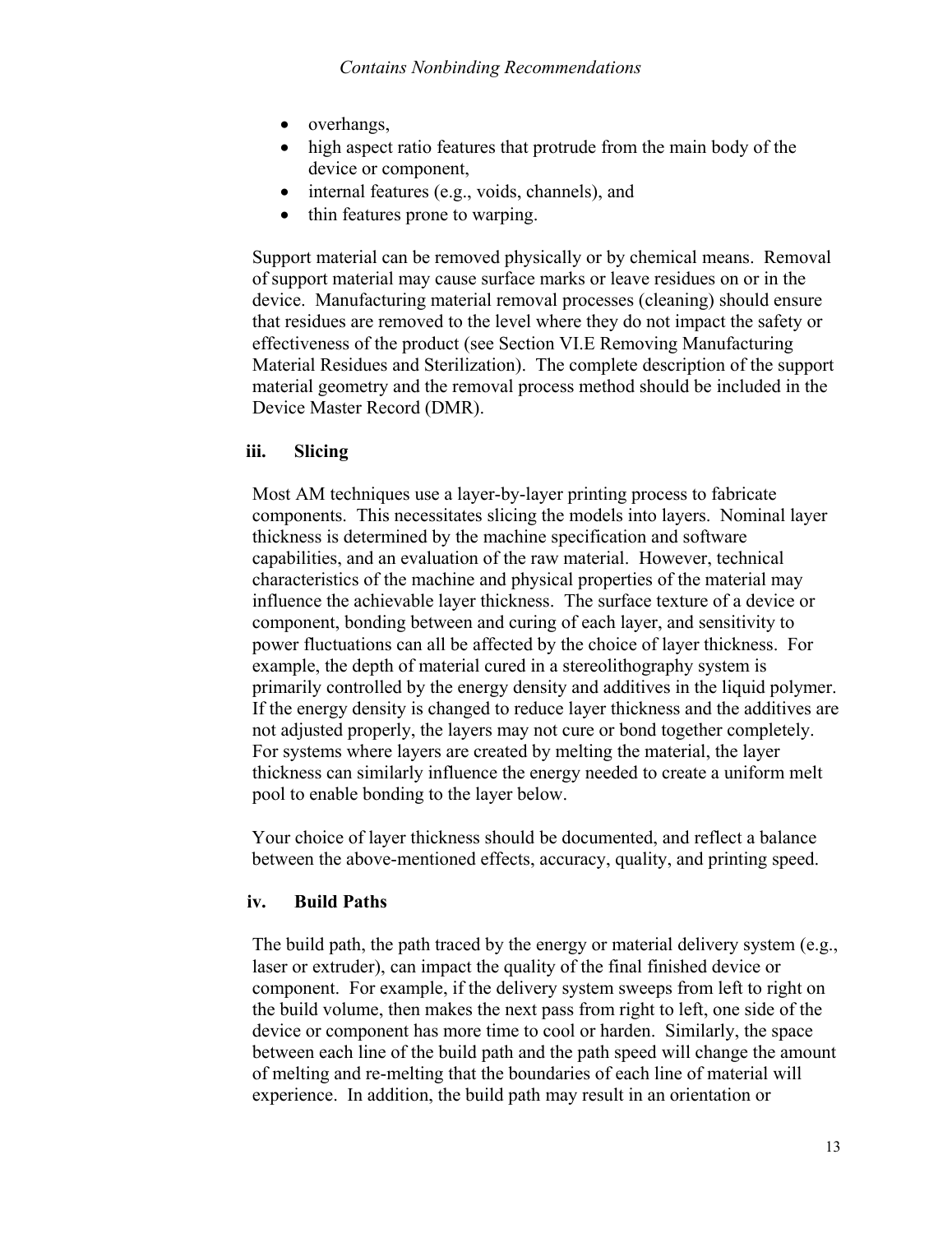#### *Contains Nonbinding Recommendations*

anisotropy in the device or component. We recommend that you assess whether differences in the build path significantly affect the performance of each component or device. If so, it is important to maintain consistency of the build path between identical devices and components. If more than one build path is used, each build path should be evaluated and documented.

Some machines may allow portions of a device or component to have different energy delivery or build path specifications that do not change the geometry of the component or device but may influence the final device performance. Other machines may allow the fill density of a component to be specified separately from patterns in the component's geometry. For example, if the geometry shows a solid wall, it is possible to fill that solid space with a sparse honeycomb instead. These voids are easily formed with an extrusionbased machine. The fill density and fill pattern of parts that are not fully dense (i.e., not a solid) should be documented. If a non-solid fill density is used, we recommend that you identify whether internal voids are externally accessible or if they are sealed. If the voids are sealed but may be compromised during the course of the intended clinical use, you should identify the fluid or gas that fills the voids. The risk associated with patient exposure to the materials in the voids should also be assessed.

#### **v. Machine Parameters and Environmental Conditions**

Each AM technology and machine model has a unique set of parameters and settings that can be modified by the device manufacturer and those that are configured at the time of calibration (typically by the machine manufacturer). Maintaining proper calibration and performing preventative maintenance have been identified as key factors to achieve low rejection rates of devices and components from an individual machine.

Environmental conditions within the build volume can also affect quality of the part. For machines without a self-contained, well-controlled build volume, the ambient temperature, atmospheric composition and flow patterns can impact solidification/polymerization rate, layer bonding, and the final mechanical properties of the component. Therefore, it is critical to establish and maintain procedures to adequately control environmental conditions within the build volume.

Optimal settings and parameters for a single model of a machine can vary greatly when printing different devices or components. Furthermore, optimal settings and parameters can vary between machines of the same model even when printing the same devices or components. Some parameters that can be modified by the device manufacturer and may have a significant impact on the device or component quality include, but are not limited to: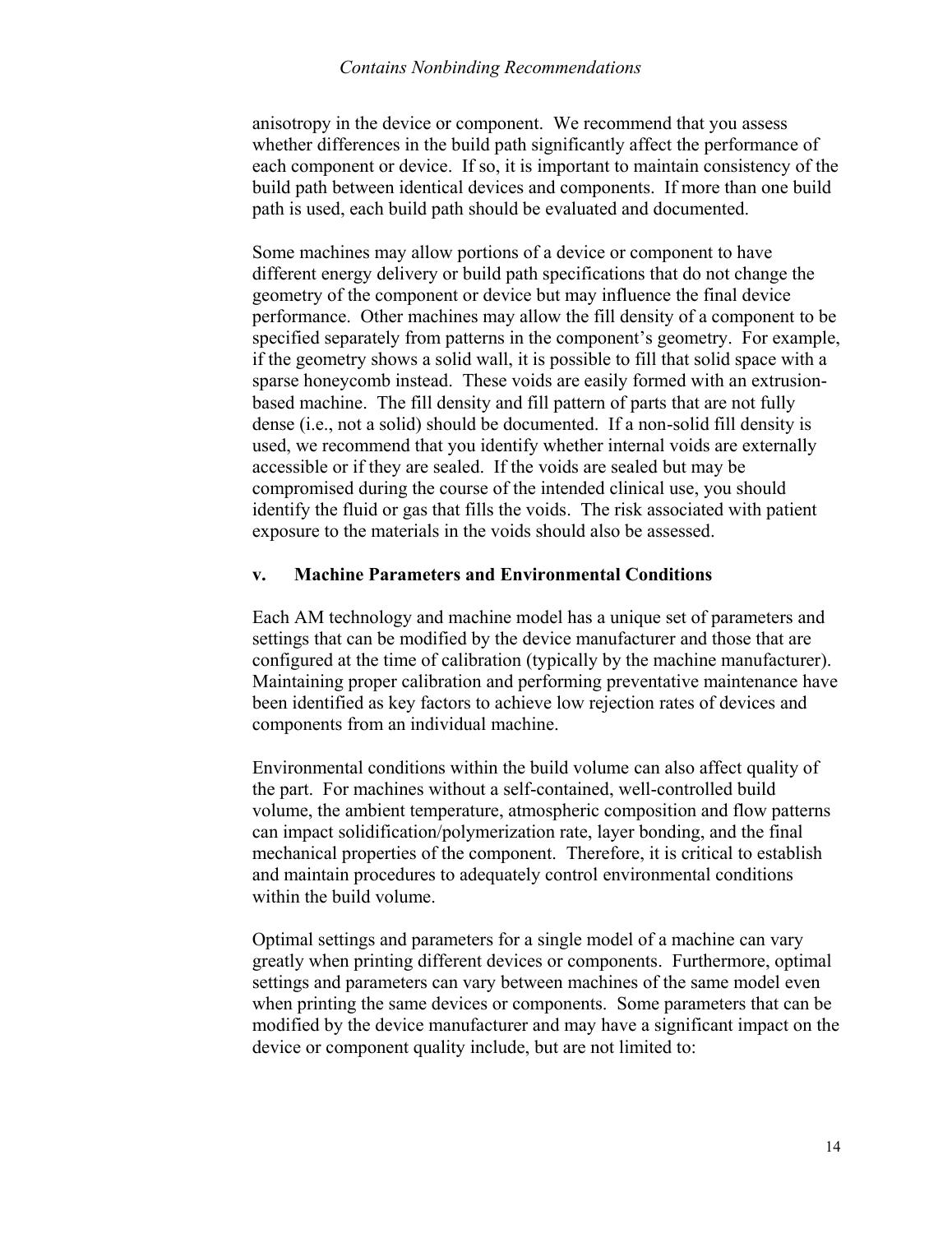- instantaneous power of the energy delivery system (e.g., temperature gradients of deposition nozzle for fused filament systems, energy density of laser or electron beam for powder bed fusion or stereolithography),
- build speed or beam speed,
- build path,
- total energy density, and
- focal point or nozzle diameter.

Machine parameters should be documented, and the machine should be qualified for use in its installation location. Aspects of the "Global Harmonization Task Force Process Valida[tion Guidance"](#page-17-3)<sup>17</sup> also address Installation Qualification.

## <span id="page-17-0"></span>**(3) Validating and Automating Software Processes**

If you use a workflow that automates one or more software steps, you should refer to FDA Guidance on "General Principles of Softwar[e Validation](#page-17-4)<sup>18</sup>. For more information on validating the manufacturing process, please refer to Section V.F Validation and Acceptance Activities.

## <span id="page-17-1"></span>**D.Material Controls**

## <span id="page-17-2"></span>**(1) Starting Material**

In the AM process, the starting material may undergo significant physical and/or chemical changes. As such, the starting material can have a significant effect on the success of the build cycle, as well as on the properties of the final finished device. Therefore, to ensure the consistency of the incoming raw material and the final product, the following information regarding each starting material used, as well as any processing aids, additives, and cross-linkers used, should be documented:

- · the identity of the material or chemical by common name, chemical name, trade names, Chemical Abstracts Service (CAS) number, or recognized consensus material standard,
- material supplier,

<span id="page-17-3"></span><sup>17</sup>[http://www.imdrf.org/docs/ghtf/final/sg3/technical-docs/ghtf-sg3-n99-10-2004-qms-process-guidance-](http://www.imdrf.org/docs/ghtf/final/sg3/technical-docs/ghtf-sg3-n99-10-2004-qms-process-guidance-04010.pdf)[04010.pdf](http://www.imdrf.org/docs/ghtf/final/sg3/technical-docs/ghtf-sg3-n99-10-2004-qms-process-guidance-04010.pdf) 

<span id="page-17-4"></span><sup>18</sup>[http://www.fda.gov/MedicalDevices/DeviceRegulationandGuidance/GuidanceDocuments/ucm085281.ht](http://www.fda.gov/MedicalDevices/DeviceRegulationandGuidance/GuidanceDocuments/ucm085281.htm)m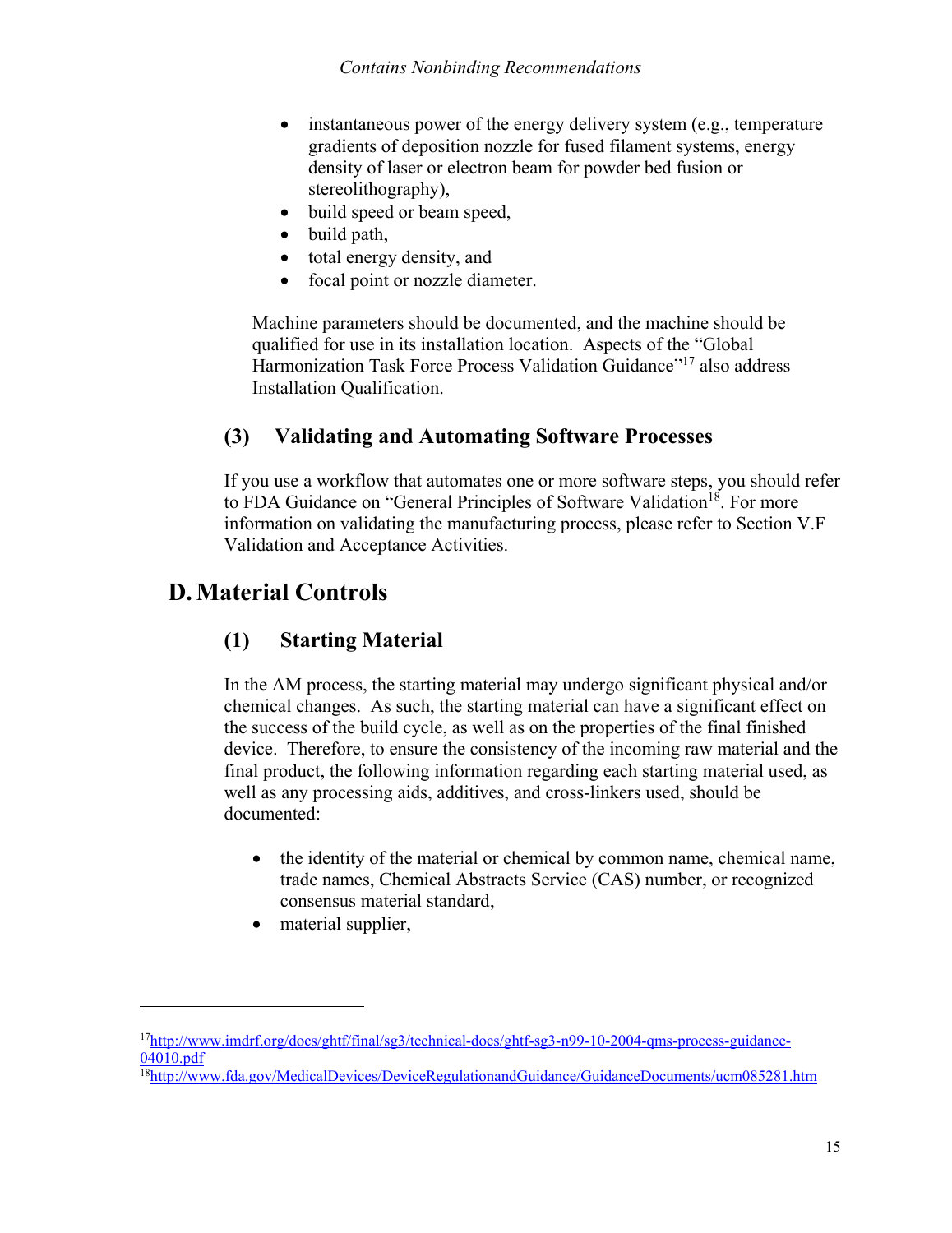• incoming material specifications and material certificates of analysis (COAs), with the test methods used for the COAs. Applicable materials standards and test methods (e.g. ISO or ASTM) should be referenced.

The specifications for incoming materials and test methods should be based on the AM technology used (e.g., material specifications will be different for powder based vs. stereolithography machines), the intended use of the final medical product, and the information available. The specifications of the incoming materials (e.g., powders, liquid monomer/polymer systems) may be different from the properties of the finished devices.

Examples of specifications for commonly used material types and machine technologies may include, but are not limited to:

- if the material is a solid: particle size and distribution and relevant rheological performance for powders, or filament diameter and diametric tolerances for filaments,
- if the material is a fluid: viscosity or viscoelasticity, and pot life,
- if the material is a polymer or monomer mixture: composition, purity, water content, molecular formula, chemical structure, molecular weight, molecular weight distribution, glass transition temperatures, melting and crystallization point temperatures, purity information (e.g., purity of polymer/monomer and identification and quantity of relevant impurities, both inorganic and organic, as applicable),
- if the material is metal, metal alloy, or ceramic: chemical composition and purity,
- ·
- if materials of animal origin are used, refer to: "Medical Devices" Containing Materials Derived from Animal Sources (Except for In Vitro Diagnostic Devices,"<sup>[19](#page-18-1)</sup> and
- · if the material is a composite, the mix ratio with specifications provided for each component.

In addition, when any material specification is changed, the effect on the build process and the final device should be well-understood and documented.

## <span id="page-18-0"></span>**(2) Material Reuse**

Some AM approaches (e.g., powder bed fusion, stereolithography) allow efficient use of raw material by reusing the material that is not incorporated into the device

<span id="page-18-1"></span><sup>19</sup>[http://www.fda.gov/downloads/MedicalDevices/DeviceRegulationandGuidance/GuidanceDocuments/ucm073](http://www.fda.gov/downloads/MedicalDevices/DeviceRegulationandGuidance/GuidanceDocuments/ucm073816.pdf) [816.pdf](http://www.fda.gov/downloads/MedicalDevices/DeviceRegulationandGuidance/GuidanceDocuments/ucm073816.pdf)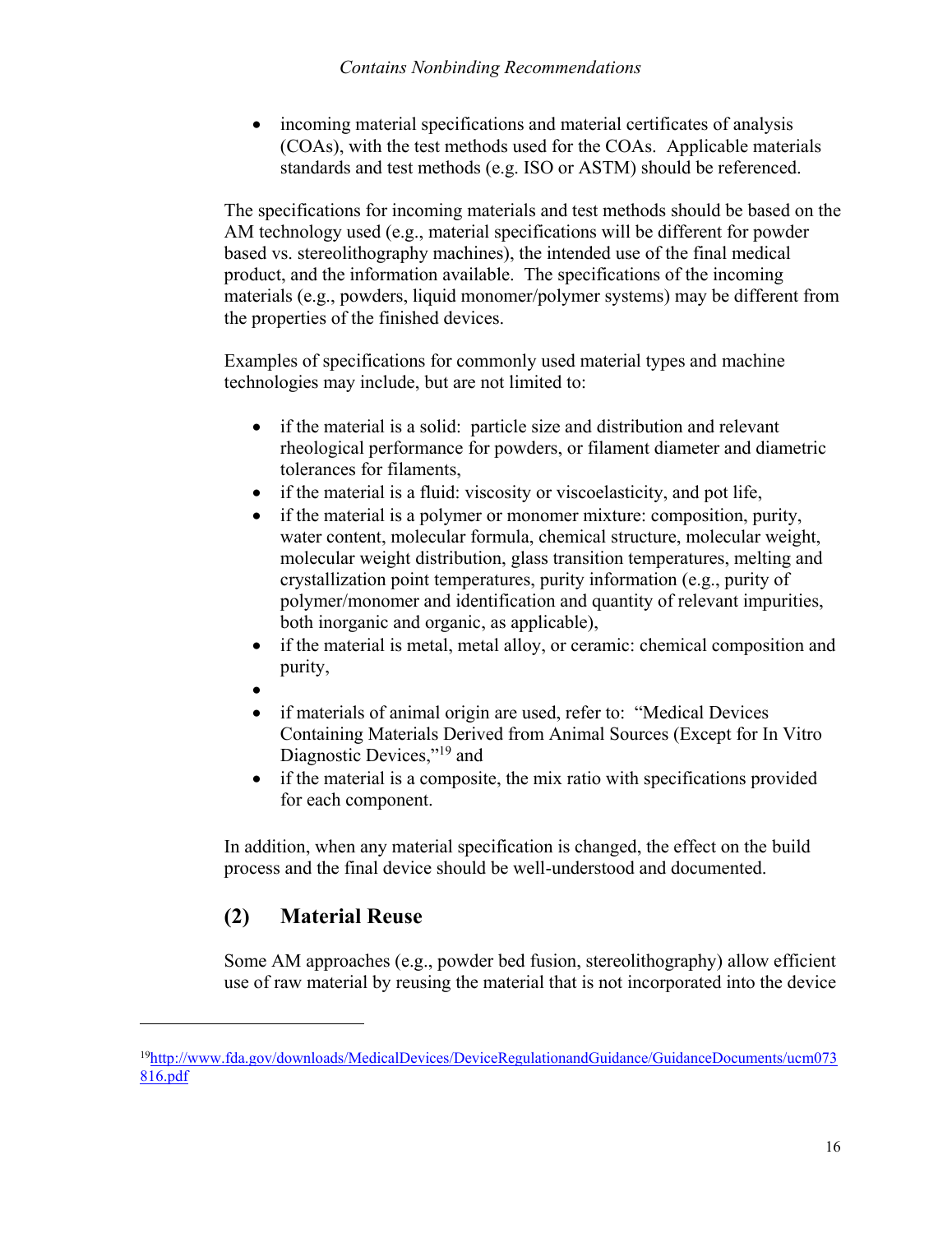(e.g., unsintered powder or uncured resin). However, the reused material could be exposed to conditions (e.g., heat, oxygen, humidity, ultraviolet energy) that may alter it from the virgin state. Therefore, we recommend that you describe the material reuse process, which may include, but not be limited to, a description of processes such as filtering reused material, a limit on the percent of reused material, or monitoring for changes in chemistry, oxygen, or water content. We also recommend that you document evidence or provide a rationale that material reuse does not adversely affect the final device. This may include an assessment of the reuse protocol by conducting studies on the effect of material reuse on the properties of the final finished device (see Section V.F.I.A(1) Validation).

## <span id="page-19-0"></span>**E. Post-Processing**

Final device performance and material properties can be affected by post-processing steps of AM (i.e., manufacturing steps occurring after the printing process). These steps could include removing manufacturing residues from the device, heat treatments of the device to relieve residual stress, and final machining. All post-processing steps should be documented and include a discussion of the effects of post-processing on the materials used and the final device. As stated previously, manufacturers must establish and maintain procedures for monitoring and control of process parameters for validated processes to ensure that the specified requirements continue to [b](#page-19-2)e met.<sup>20</sup> The broad utility and ability to make multiple devices at once through AM means that some post-processing may be documented for a design, a device, or a build. We recommend that you identify any potentially detrimental effects of post-processing and describe mitigations implemented. For example, one common heat treatment method for metal devices is Hot Isostatic Pressing (HIP). This process can reduce residual porosity and increase fatigue life but has also been shown to reduce the modulus and yield strength of the material. Therefore, care should be taken to ensure both the AM and HIP processes maintain device performance.

Devices that are intended for applications where fatigue is a factor may require minimum surface finish or roughness specification to reduce the chance of failure. The desired surface roughness can often be achieved through various post-processing steps (e.g., mechanical polishing); however, hard-to-reach spaces may remain in the as-built state. These spaces should be assessed for their effects on mechanical performance (including fatigue) of the device or component. See Section VI for Device Testing Considerations.

## <span id="page-19-1"></span>**F. Process Validation and Acceptance Activities**

<span id="page-19-2"></span>2021 CFR 820.75(b)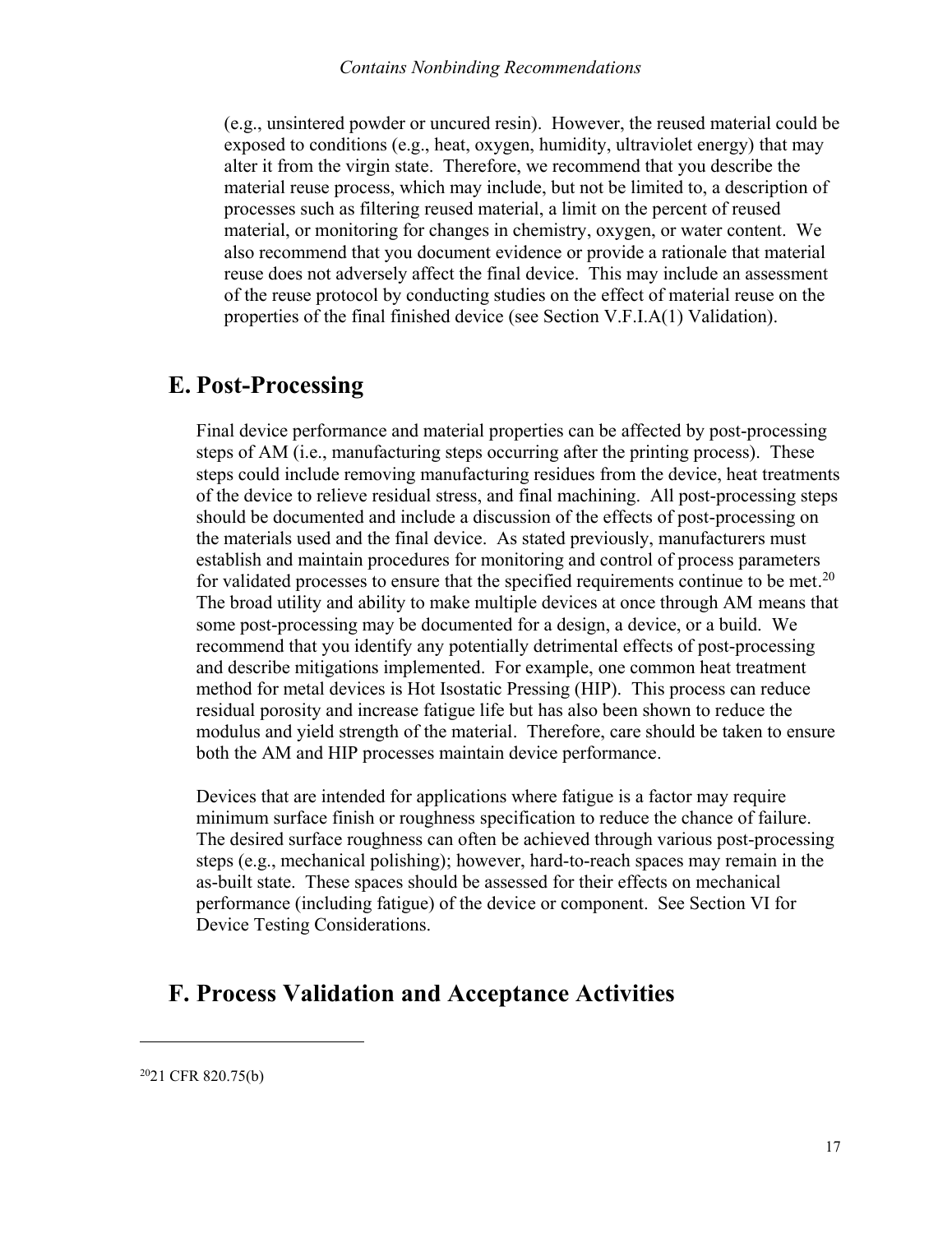### <span id="page-20-0"></span>**(1) Process Validation**

Device quality, such as feature geometry, overall dimensions, material characteristics, and mechanical properties, are impacted by AM process parameters, process steps, and raw material properties, as described in the sections above. In addition, for an identical device or component, quality may vary when built using different AM machines, even when the same machine model, parameters, process steps, and raw materials are used. Therefore, knowledge of how the variability of each input parameter and processing step affects the final finished device or component is critical to ensuring part quality. Where the results of a process cannot be fully verified by subsequent inspection and testing, the process must be validated with a high degree of assurance and approved according to established [procedures.](#page-20-1)<sup>21</sup> In addition all documentation must conform to the existing guidelines in the Quality System regulation for device validation. Process validation must be performed to ensure and maintain quality for all devices and components built in a single build cycle, between build cycles, and between machines, where the results of a process (i.e., output specifications) cannot be fully verified by subsequent inspecti[on and test.](#page-20-2)<sup>22</sup> Software also must be validated for its intended use according to an establis[hed protocol](#page-20-3)<sup>23</sup> (i.e., software workflow).

For validated processes, the monitoring and control methods and data must be d[ocumented.](#page-20-4)<sup>24</sup> This section provides some examples of methods for ensuring the consistency of quality. The list is meant to be representational of the type of factors to consider when performing process validation. It can be used as a reference point but is not exhaustive. The following examples may have the greatest applicability to powder bed fusion technologies, which comprise a large portion of AM medical devices. Methods could include:

- in-process monitoring of parameters such as:
	- o temperature at the beam focus,
	- o melt pool data,
	- o build-space environmental conditions (e.g., temperature, pressure, humidity),
	- o power of the energy delivery system (e.g., laser, electron beam, extruder), and
	- o status of mechanical elements of the printing system (e.g., recoater, gantry)

In-process monitoring may also be helpful for processes that are not validated, but is not required.

<span id="page-20-1"></span><sup>21</sup>21 CFR 820.75(a)

<span id="page-20-2"></span><sup>22</sup>See 21 CFR 820.75(a)

<span id="page-20-4"></span><span id="page-20-3"></span><sup>&</sup>lt;sup>23</sup>See21 CFR 820.70(i), and ["General Principles of Software Validation; Final Guidance for Industry and Staff.](http://www.fda.gov/medicaldevices/deviceregulationandguidance/guidancedocuments/ucm085281.htm)" 24See 21 CFR 820.75(b)(2)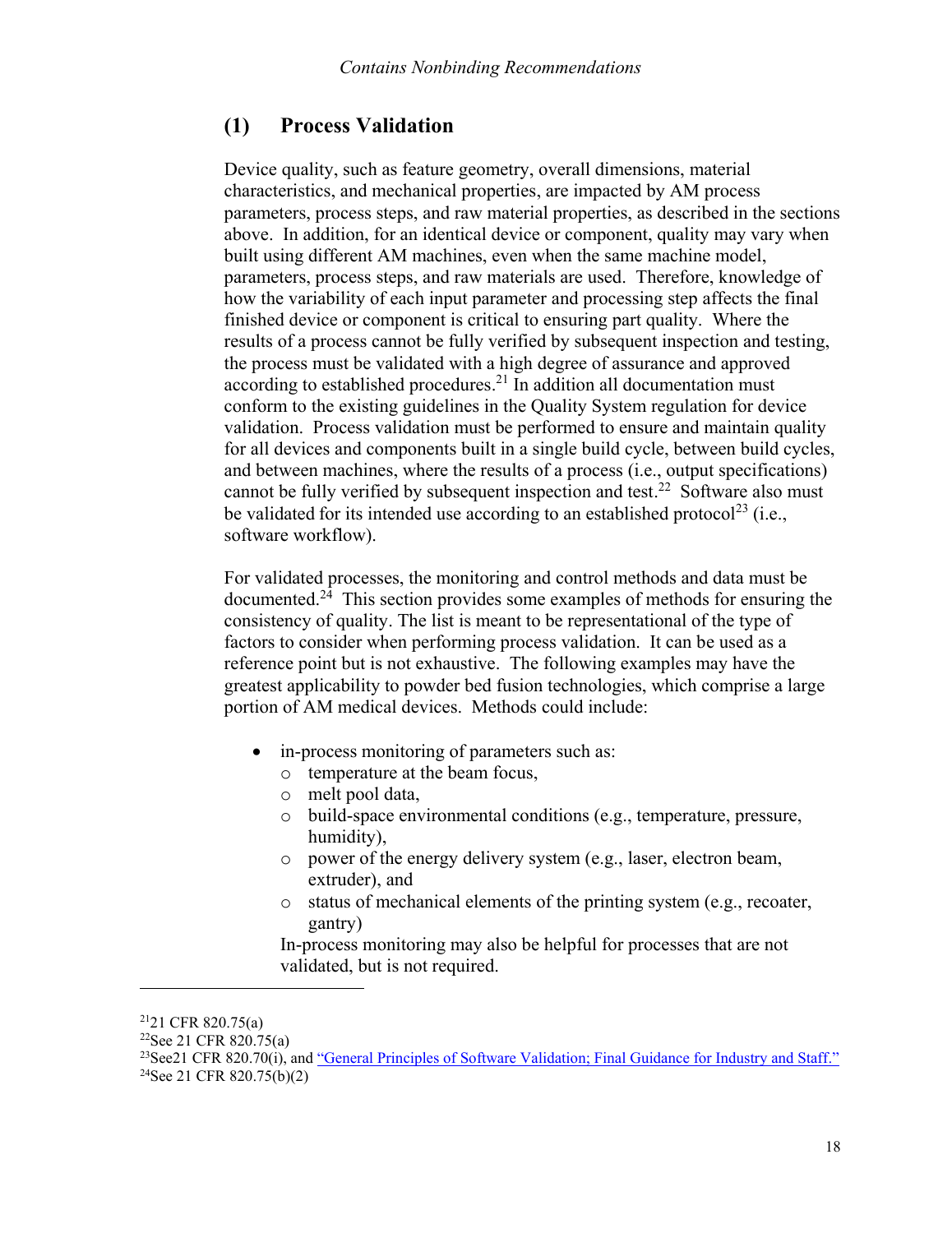- manual or automated visual inspection with defined acceptance criteria,
- non-destructive evaluation (see Section V.E.3 Verification), and
- test coupon evaluation (see Section V.E.4 Test Coupons).

Not every AM system will be able to perform all these measurements, either because the process does not use them or because of technological limitations. Test methods used for process monitoring and control must b[e validated.](#page-21-1)<sup>25</sup> For example, analysis should be conducted to confirm that test coupons used are representative of the final finished device or component and representative of a certain area within the build volume.

A single failed component or device in a build cycle may not necessitate the rejection of all other devices or components within that build cycle. The criteria for determining whether to reject a single device or component, or the entire build, should be established before testing.

## <span id="page-21-0"></span>**(2) Revalidation**

Changes to the device, manufacturing process, or process deviations should be identified and analyzed for the potential risks they introduce. Based on this assessment, the change or deviation may trigger the need for revalidation of the [process.](#page-21-2)<sup>26</sup> Manufacturers should rely on existing FDA Guidance for their regulat[ory pathway](#page-21-3)<sup>27,[28,](#page-21-4)[29,](#page-21-5)[30](#page-21-6)</sup> when considering a change to a previously cleared or approved device that uses AM. Some examples of triggers for revalidation specific to AM are:

- software changes (e.g., change or update of build preparation software),
- changes in material (e.g., supplier, incoming material specification, reused powder, new formulation) or material handling,
- change in the spacing or orientation of devices or components in the build volume,
- changes to the software workflow (see Section V.B.2 Digital Device Design to Physical Device),
- · physically moving the machine to a new location, and

 $\overline{a}$ 

([www.fda.gov/MedicalDevices/DeviceRegulationandGuidance/GuidanceDocuments/ucm080235.htm\)](http://www.fda.gov/MedicalDevices/DeviceRegulationandGuidance/GuidanceDocuments/ucm080235.htm)

<span id="page-21-4"></span><sup>28</sup>30-Day Notices, 135-Day Premarket Approval (PMA) Supplements and 75-Day Humanitarian Device Exemption (HDE) Supplements for Manufacturing Method or Process Changes

<span id="page-21-5"></span>([www.fda.gov/downloads/MedicalDevices/DeviceRegulationandGuidance/GuidanceDocuments/UCM080194.pdf\)](http://www.fda.gov/downloads/MedicalDevices/DeviceRegulationandGuidance/GuidanceDocuments/UCM080194.pdf) <sup>29</sup>Modifications to Devices Subject to Premarket Approval (PMA) - The PMA Supplement Decision-Making Process [https://www.fda.gov/downloads/medicaldevices/deviceregulationandguidance/guidancedocuments/ucm089360.p](https://www.fda.gov/downloads/medicaldevices/deviceregulationandguidance/guidancedocuments/ucm089360.pdf)df <sup>30</sup>Changes or Modifications During the Conduct of a Clinical Investigation

<span id="page-21-6"></span>([www.fda.gov/downloads/medicaldevices/deviceregulationandguidance/guidancedocuments/ucm082158.pdf](http://www.fda.gov/downloads/medicaldevices/deviceregulationandguidance/guidancedocuments/ucm082158.pdf))

<span id="page-21-1"></span><sup>&</sup>lt;sup>25</sup> See 820.72(a) and 820.250(a)

<span id="page-21-2"></span><sup>&</sup>lt;sup>26</sup>See 820.70(b) and 820.75(c)

<span id="page-21-3"></span> $27$ Deciding When to Submit a  $510(k)$  for a Change to an Existing Device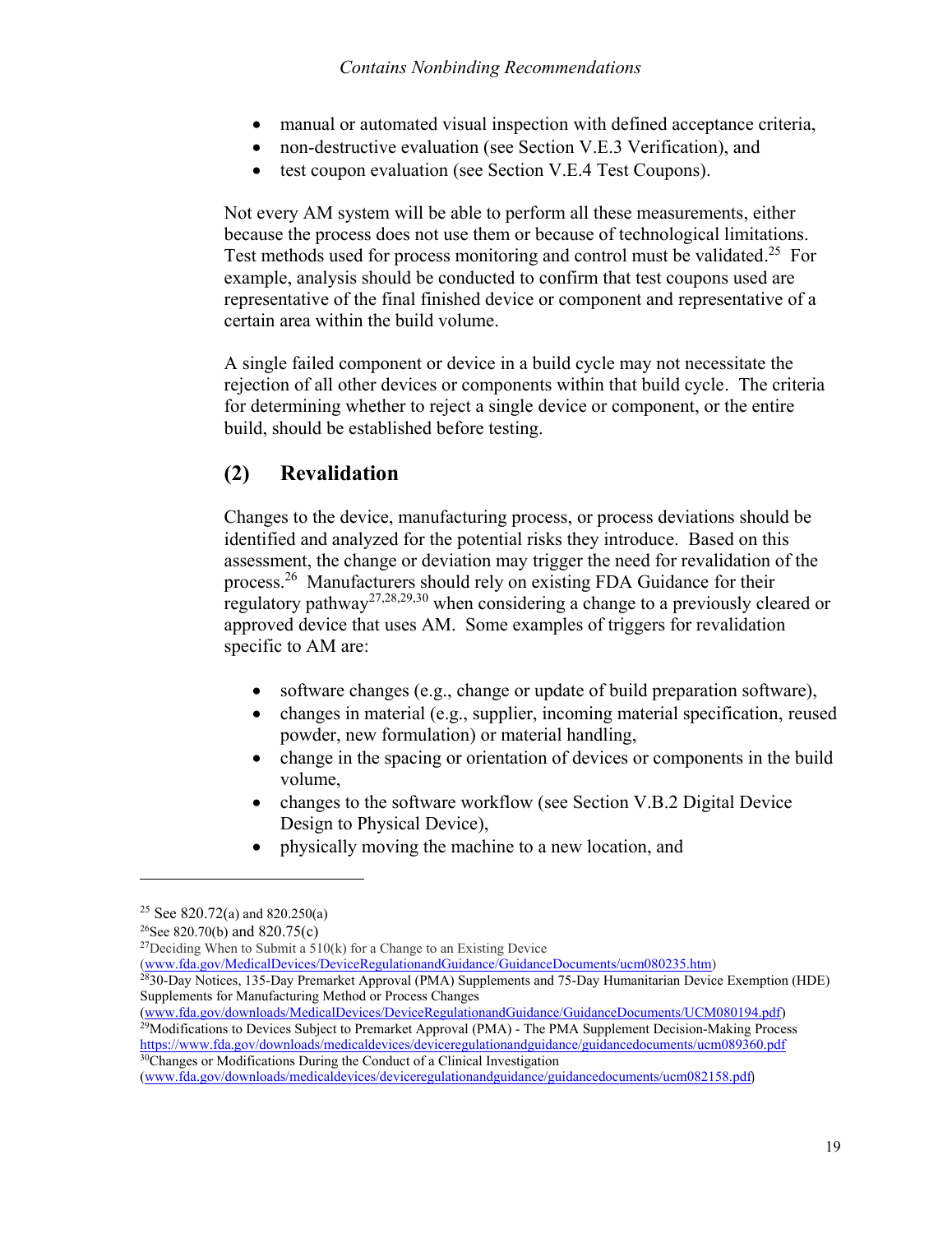• changes to post-processing steps or parameters.

### <span id="page-22-0"></span>**(3) Acceptance Activities**

Acceptance activities are integral to process control. Many AM technologies can produce more than one device or component simultaneously at different locations in the build volume. Each of these devices or components can be copies of a single design or different designs. This makes it more challenging to ensure repeatability and consistency within a build cycle and across lots.

Some acceptance activities for individual devices or components can be performed through non-destructive evaluation (NDE). Specifically, NDE techniques can be used for the verification of geometry, morphology, and some performance characteristics. Techniques include, but are not limited to:

- ultrasound,
- computed tomography (CT) or micro-CT,
- · x-ray (in cases with simple geometry),
- dye penetration,
- confocal microscopy, and
- hyperspectral imaging.

Some techniques are not suitable for some materials, designs, or intended uses. General NDE testing protocols can be found from the ASTM and ISO Committees on Nondestructive Testing. Protocols specific to AM can be found from the ISO/ASTM Committee on Additive Manufacturing Technologies.<sup>[31](#page-22-2)</sup> If an NDE technique is used in your process validation or acceptance activities, the choice of technique used should be discussed and documented.

## <span id="page-22-1"></span>**(4) Test Coupons**

A test coupon is a representative test sample of the device or component. The design of test coupons and placement within the build volume can be especially important for AM. Coupons can be simple shapes suitable for destructive mechanical testing, or they may contain one or more structural features (e.g., surface porosity, internal channels) representative of the component or device that can be assessed using destructive techniques. We recommend that coupons be used to help with your process validation and to identify worst-case conditions in your manufacturing process (e.g., worst-case orientation and location in build volume). Test coupons can also be used for in-process monitoring by placing them in build volume locations that are known to have the worst-case outputs. However, test coupons may not be needed if the process is validated per Quality

<span id="page-22-2"></span><sup>31</sup>http://www.astm.org/COMMIT/SUBCOMMIT/F42.htm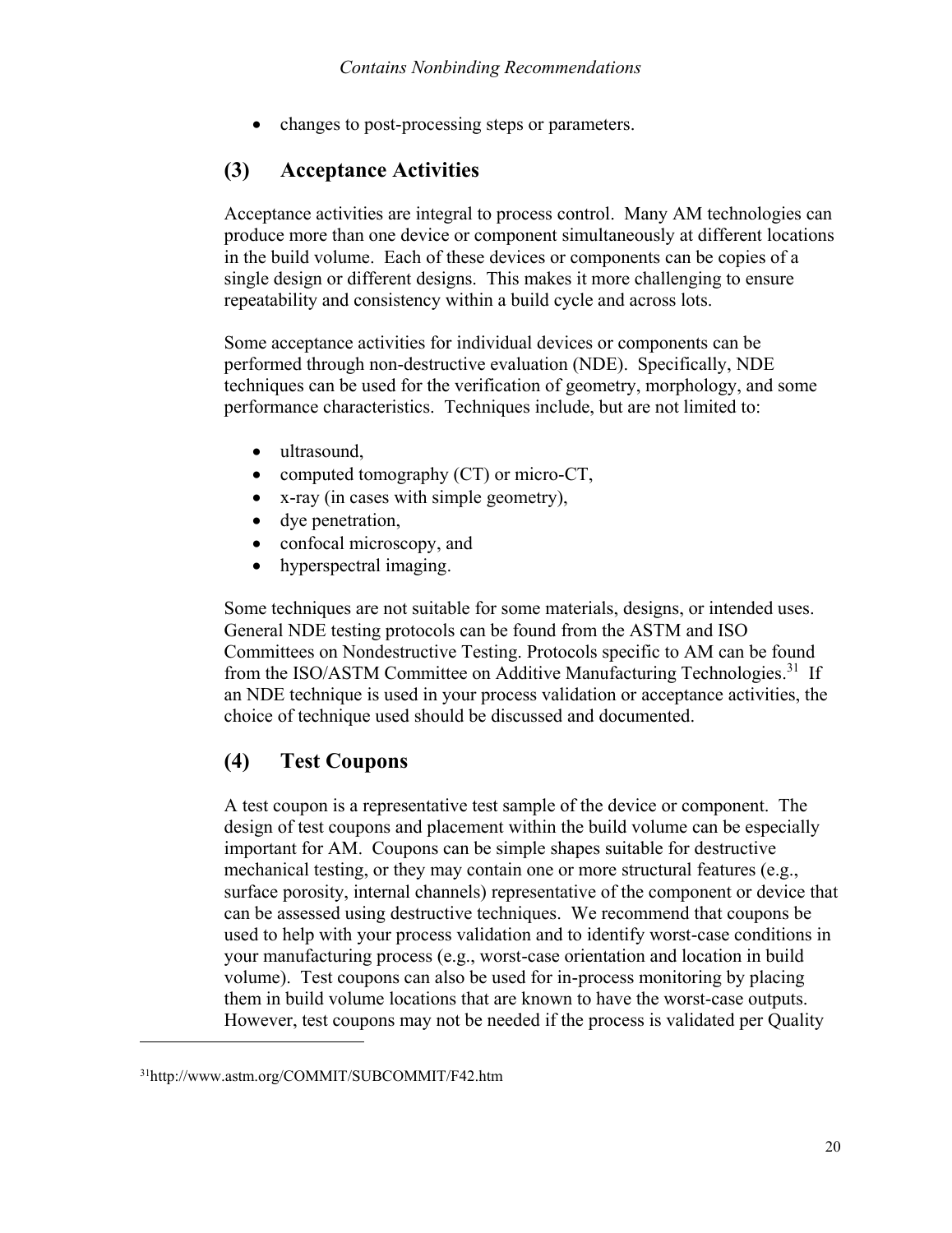System requirements and coupon testing is not a process monitoring activity defined in your quality system. These test coupons can confirm that the build cycle has met its performance specification for that portion of the build volume if the test coupons meet the performance specifications. For example, test coupons may be placed at the edges of the build volume if edges are known to have less optimal build quality. They may also be placed randomly in between components or devices to produce a sampling of the build quality. Data to demonstrate that test coupons are representative of the components, in-process devices, or finished devices should be documented. Many factors can alter how well a test coupon represents any given part in the build space. When coupons are used, they should be validated to accurately and reproducibly represent the one or more printed parts within a specific build volume.

## <span id="page-23-0"></span>**G.Quality Data**

The analysis of sources of quality data to identify existing and potential causes of nonconforming product, or other quality problems is an essential part of any quality system. For devices produced by AM, it is important to consider whether it is necessary to keep track of the location in the build volume where a device or component was built. This will depend on information obtained during process validation activities and design specifications. For example, if process validation demonstrated that quality is not affected by location in the build volume, it may not be necessary to be able to keep track of the build volume location for each device. This level of specificity is important in identifying possible causes of failure when multiple different components or devices are made in the same build volume at the same time. Therefore, you should ensure that quality data such as build volume location can be analyzed to enable proper identification of quality problems and investigation of the cause of nonconformities.

## <span id="page-23-1"></span>**VI. Device Testing Considerations**

The following section contains a description of the type of information that we recommend that you include in a premarket submission of a device made using AM. The type and amount of data to support a substantial equivalence determination or approval will vary depending on the intended use, risk profile, and classification and/or regulation for the device type. In addition, the type of information needed for a device made through AM may also depend on a variety of factors, including but not limited to, whether it is an implant, load bearing, and/or available in pre-specified standard sizes or is patient-matched. Not all considerations described will be applicable to a single device, given the variety of devices that can be made by AM and AM technologies available. In general, if the type of characterization or performance testing outlined in each of the sub-sections below is needed for a device made using non-AM techniques, the information should also be provided for an AM device of the same device type. If you have specific questions regarding the information to support a premarket submission for an AM device, please contact the relevant review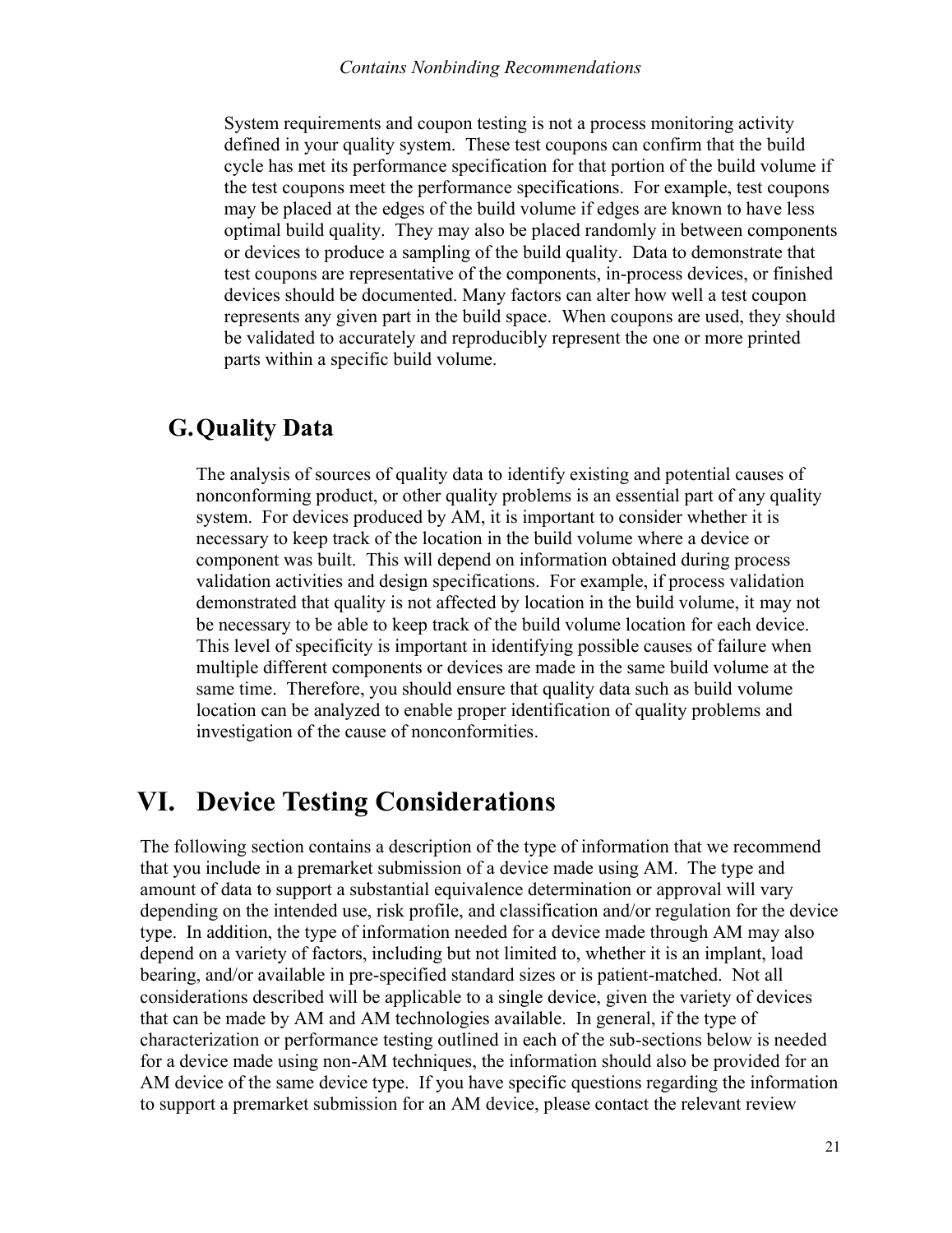division in CDRH or contact CBER for products containing biologics, cells or tissues. Specific questions regarding jurisdiction over a combination product should be directed to the Office of Combination Products (OCP) at 301-427-1934 or combination@fda.gov.

## <span id="page-24-0"></span>**A. Device Description**

AM facilitates the creation of intermediate and customized device sizes. Patientmatched devices are a good example of this application. Since these devices may not have discrete sizes, such as small, medium, and large, we recommend that you identify the range of dimensions for your device. In addition, you should describe any design variations, for example, amount of anatomical coverage for a cranioplasty plate. Any critical dimensions or features that are intended to be altered to match a patient should also be clearly identified, and the range of allowable values for these parameters should also be identified. Since each type of AM technology has different technical considerations, you should describe the type of AM technology used to build your device. In addition, because AM use for medical devices is relatively new, we recommend that you include a flow chart describing your AM process, including post-processing, in order to help determine if additional assessments are needed.

Due to the generally complex geometry of AM devices, we recommend that critical features of the device be clearly described in the device description and identified in technical drawings. For example, the location and thickness of porous scaffolding should be described, as these features may have reduced mechanical properties in comparison to a solid material. In the technical drawings of your device we recommend that you identify components made using AM.

## <span id="page-24-1"></span>**B. Mechanical Testing**

The type of performance testing that should be conducted on a device made using AM is generally the same as if the device was manufactured using a traditional manufacturing method. Depending on the device type, these may include material property testing such as modulus, yield strength, ultimate strength, creep/viscoelasticity, fatigue, or abrasive wear. Performance testing should be conducted on final finished devices subjected to all post-processing, cleaning, and sterilization steps. As with any recommended testing, the final finished device should be used or a rationale should be provided explaining why the test coupon used was representative of the final finished device. In addition, the worst-case combinations of dimensions and features (e.g., holes, supports, porous regions) should be considered when determining the worst-case devices for performance testing. You should also provide a discussion of how the worst-case devices were selected for each performance test conducted.

Due to the nature of AM, devices will likely have an orientation (i.e., anisotropy) relative to the build direction and location within the build space. The orientation and build location can affect the final properties and should be considered when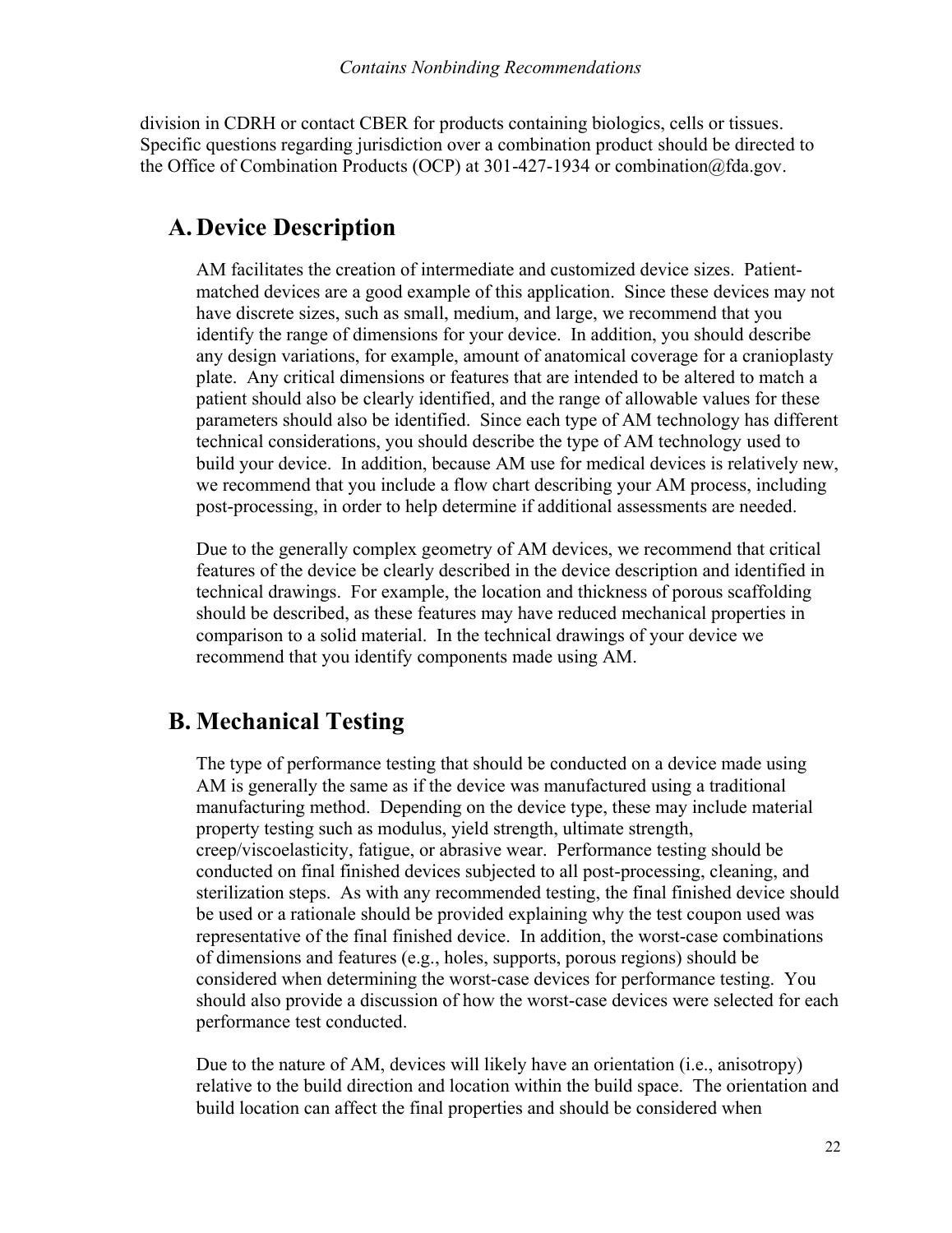#### *Contains Nonbinding Recommendations*

conducting device mechanical testing. Specifically, the build orientation (including worst-case orientation) of devices or components should be identified for each performance test. If the orientation changes with device size or design, the worstcase orientation should be identified for each configuration. Since the effect of orientation can vary based on the manufacturing technology used, a baseline study of the machine/material combination used may be helpful in determining the degree to which the build orientation will affect mechanical properties. Coupons may be used for material property assessments if there is adequate justification provided for why the coupon is representative of the final device. This justification should consider critical design elements, post-printing processes, cleaning, disinfection and/or sterilization as they relate to each type of testing. This information can be used to aid in the selection of worst-case samples with respect to orientation.

In addition, for some AM machines, the location within the build space can have an effect on mechanical pr[operties.](#page-25-1)<sup>32</sup> For example, for powder bed systems, the difference in distance from the energy source to different locations in the build space (e.g., center vs. corner) could lead to variability in the mechanical properties of devices built in those locations. To determine whether build location has a significant effect on device characteristics or performance (including fatigue strength), we recommend that you perform a baseline study of your machine/material combination (see Section V.E.1 Validation). The use of coupons for your baseline study is recommended. If there is a significant effect, build location should be considered in the identification of worst-case samples for mechanical testing.

Since mechanical properties of the device may be impacted by orientation and location, it is important to ensure that production processes are properly developed, conducted, controlled, and monitored in order to ensure that devices or components are not adversely affected by fabrication orientation. The process validation described in Section V.F. Process Validation and Acceptance Activities may be used to address the impact of orientation and location.

## <span id="page-25-0"></span>**C. Dimensional Measurements**

 $\overline{a}$ 

Similar to mechanical properties, device dimensions may be affected by orientation and location within the build space. Therefore, we recommend that you specify the dimensional tolerances and perform dimensional measurements for the worst case additively manufactured devices and/or components. Samples selected for the assessment of dimensional measurements should address variability due to orientation and build location if baseline studies show a dependence on these parameters. To demonstrate consistency and reproducibility between build cycles, dimensional

<span id="page-25-1"></span><sup>32</sup>ASTM F3122 "*Standard Guide for Evaluating Mechanical Properties of Metal Materials Made via Additive Manufacturing Processes*"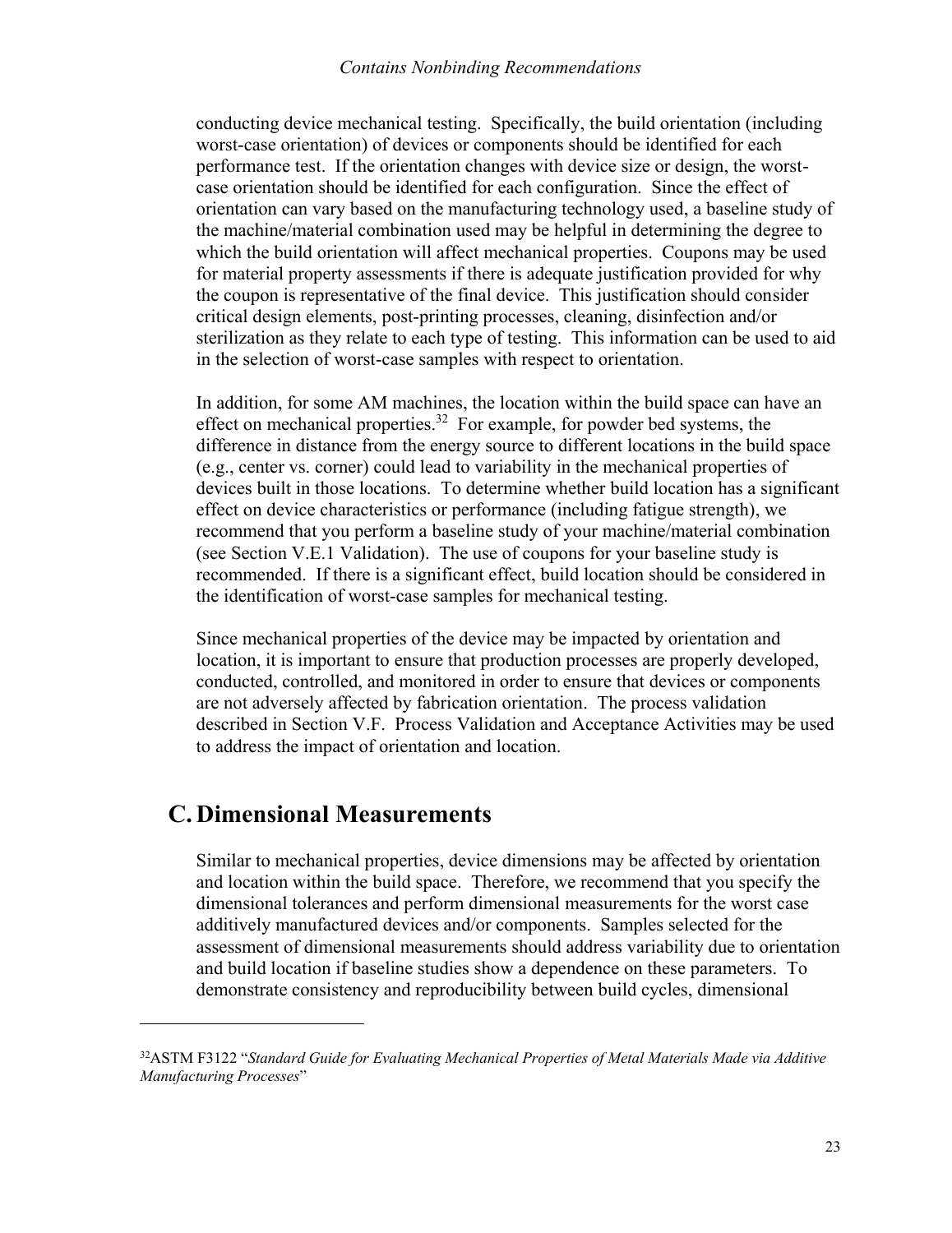measurements should be made on samples from multiple build cycles, and a justification should be provided on the sampling scheme used. Alternatively, you may use process validation information to demonstrate that there is negligible variability between build cycles.

While we are aware of the potential effects of orientation and build location on mechanical properties and dimensional tolerances, there may be other properties that could be affected based on the intended use and technological characteristics of the device.

## <span id="page-26-0"></span>**D.Material Characterization**

 $\overline{a}$ 

### <span id="page-26-1"></span>**(1) Material Chemistry**

Since the AM process creates the final material or alters the starting material during the process, all materials involved in the manufacturing of the device should be identified. As noted in Section V.C Material Controls, this information should include the source and purity of each material used. Certificates of Analysis and/or Materials Safety Data Sheets (MSDS) can facilitate the review of each material. The Chemical Abstract Service (CAS) number, if available, of each chemical component should be provided. If material chemistry information in a device master file (MAF) will be referenced, you should include a right to reference letter from the MAF holder in your premarket [submission.](#page-26-2)<sup>33</sup> You should also document the material composition of the final finished device.

Given the iterative nature of AM, the starting material can be exposed to partial re-melting and solidification processes multiple times, which may result in unexpected or undesired material chemistries for some polymer systems. Therefore, if biocompatibility is not evaluated as described in the guidance "Use of International Standard ISO-10993, "Biological Evaluation of Medical Devices Part 1: Evaluation and Testing within a Risk Management Process"<sup>[34](#page-26-3)</sup> or if biocompatibility testing identifies a concern, additional material chemistry information may be needed. For example, a description of all material chemistry changes expected during the manufacturing of your device may be needed. In addition, based on this description and the material/machine type used, it may also be necessary to provide additional information or testing for polymers to ensure that there are no unintentionally formed chemical entities that could pose a risk to patient health.

<span id="page-26-2"></span><sup>33</sup>[http://www.fda.gov/MedicalDevices/DeviceRegulationandGuidance/HowtoMarketYourDevice/PremarketSub](http://www.fda.gov/MedicalDevices/DeviceRegulationandGuidance/HowtoMarketYourDevice/PremarketSubmissions/PremarketApprovalPMA/ucm142714.htm) [missions/PremarketApprovalPMA/ucm142714.htm](http://www.fda.gov/MedicalDevices/DeviceRegulationandGuidance/HowtoMarketYourDevice/PremarketSubmissions/PremarketApprovalPMA/ucm142714.htm) 

<span id="page-26-3"></span><sup>34</sup>[https://www.fda.gov/downloads/MedicalDevices/DeviceRegulationandGuidance/GuidanceDocuments/UCM3](https://www.fda.gov/downloads/MedicalDevices/DeviceRegulationandGuidance/GuidanceDocuments/UCM348890.pdf) [48890.pdf](https://www.fda.gov/downloads/MedicalDevices/DeviceRegulationandGuidance/GuidanceDocuments/UCM348890.pdf)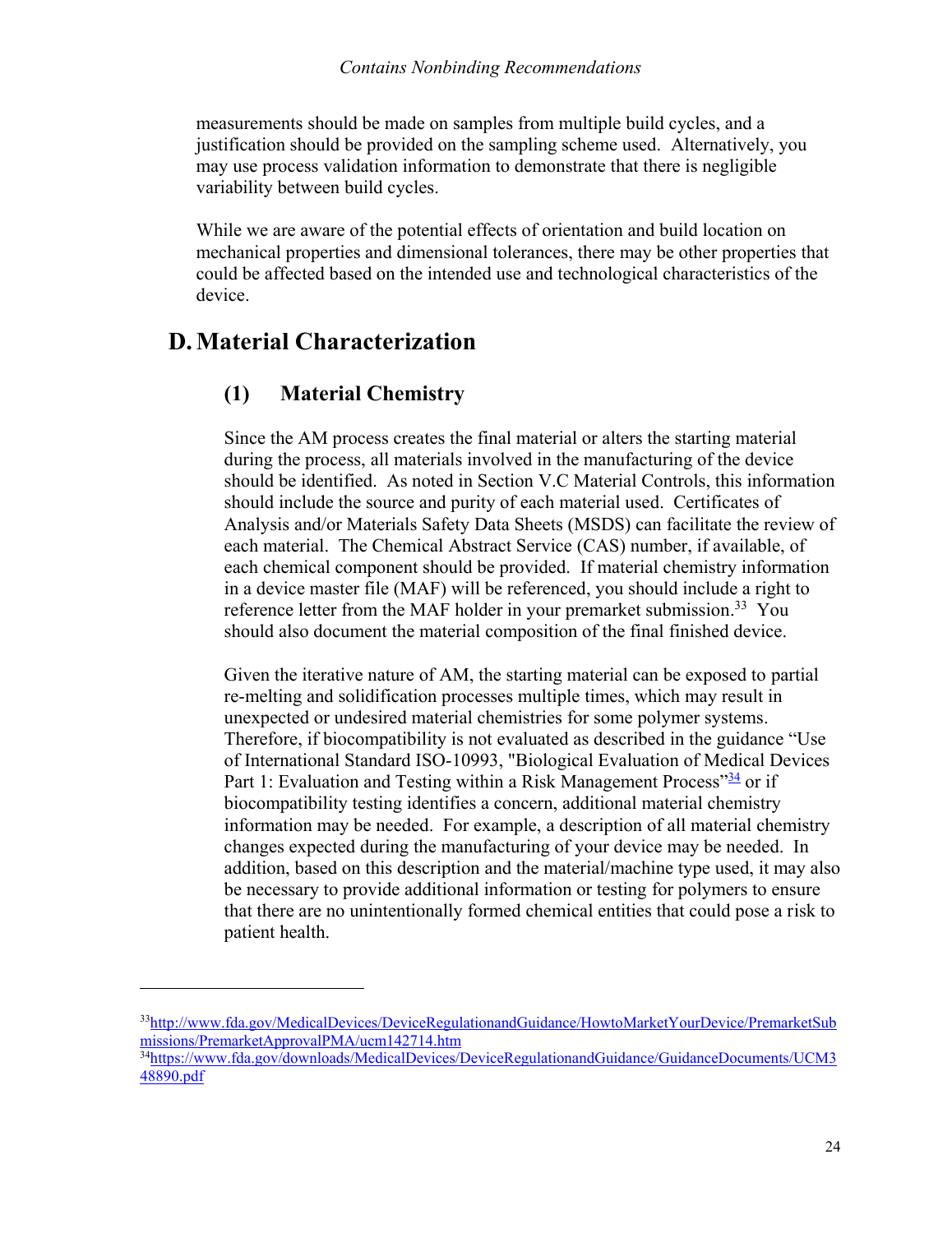#### <span id="page-27-0"></span>**(2) Material Physical Properties**

Inter-layer bonding (adhesion/cohesion) is unique to AM and determines the ultimate structural integrity of the final finished device. As such, material properties known to affect interlayer bonding should be characterized. This information should be representative of the final finished device (subjected to all post-processing, cleaning, and sterilization steps). Material properties can be determined from the final device or using coupons. If coupons are used, a description of the coupon and a justification for why coupon testing is representative of the final device should be provided.

If your device is additively manufactured using metal or ceramic, we recommend that you characterize the microstructure, which may include but is not limited to grain size, orientation, and phase composition. Existing consensus standards for materials can be used for comparison. If the AM process results in structural inhomogeneity, microstructural voids, incomplete consolidation, or other microstructural issues, additional mechanical testing may be needed to show that these issues do not affect device performance.

If your device is additively manufactured using polymers, we recommend that you ensure the AM process is consistently creating a device or component that has properties that meet your specifications. For example, *in situ* crosslinked devices may have crosslink density gradients across the build. For AM processes that use polymer crosslinking, the percent crosslinking and degree of curing should be evaluated to ensure that the AM process results in a material that is fully cured and within specifications. For systems using a crystalline or semi crystalline material, crystallinity and crystalline morphology should be characterized to ensure that the AM process is not adversely altering the polymer structure and subsequently altering the performance (e.g., creep, material transparency) of the final device. For hydrogel materials, the percent water swelling or water content of the material should be reported to ensure that that the AM process has not adversely affected the materials' ability to uptake water.

If your device is additively manufactured using an absorbable material, we recommend that you perform *in vitro* degradation testing using final finished devices or coupons. If coupons are used, they should be representative of your final finished device in terms of both processing and properties (e.g., surface-tovolume ratio, crystallinity). This will establish whether AM has an adverse effect on the degradation profile of the material.

## <span id="page-27-1"></span>**E. Removing Manufacturing Material Residues and Sterilization**

AM facilitates the creation of devices with complex geometries, such as engineered porosity, honeycomb structures, channels, and internal voids or cavities that cannot be produced by traditional manufacturing methods. Such complex geometries in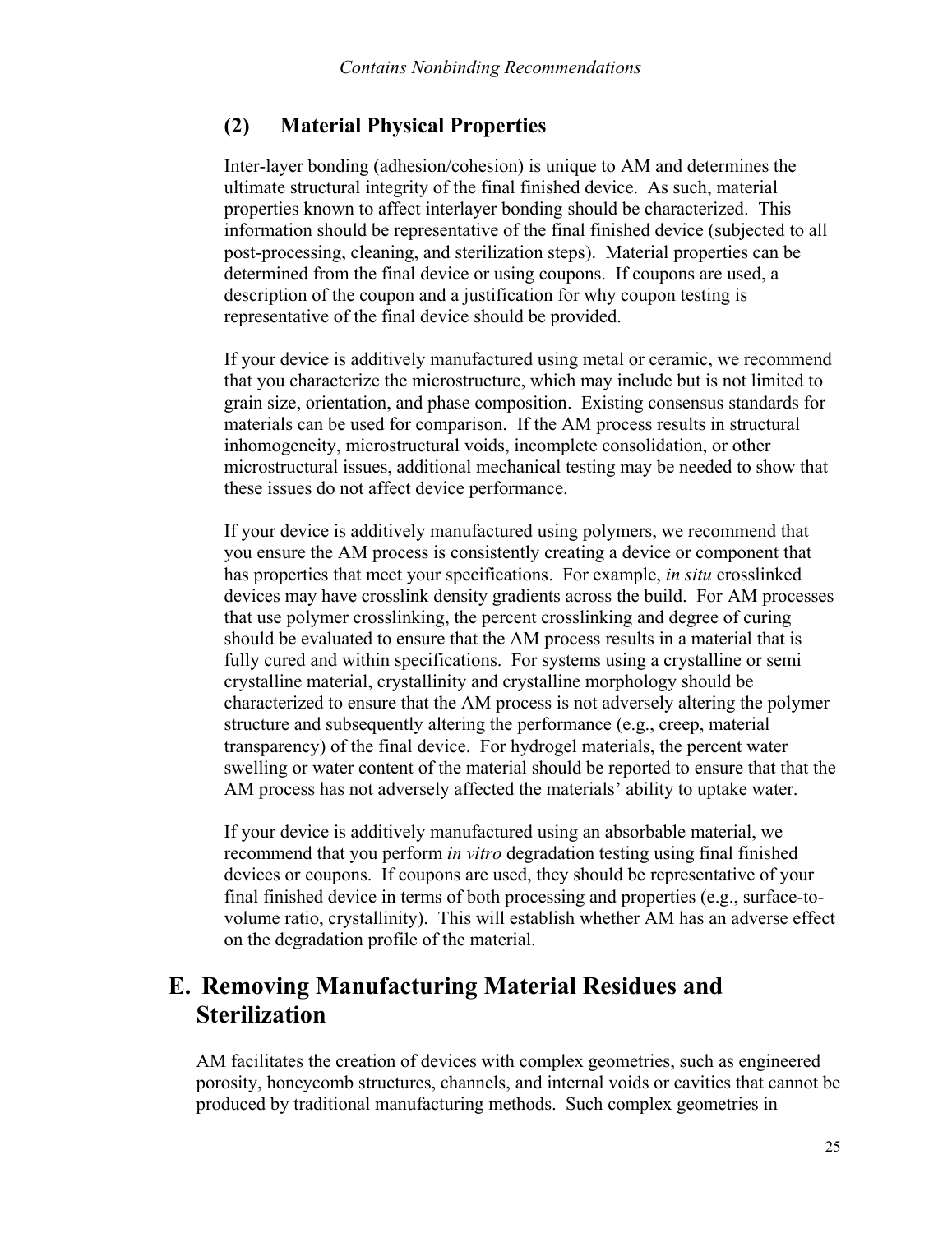#### *Contains Nonbinding Recommendations*

additively manufactured devices are expected to increase the difficulty in removing manufacturing material residues (cleaning) and in sterilization due to the likelihood of increased surface area, generation of extensive tortuous pathways, and creation of internal voids with limited or no access. Additionally, AM allows porous structures to be produced earlier in the manufacturing process than many traditional methods, which could result in greater soiling by the manufacturing material of those porous structures throughout the rest of the process. Therefore, validation of the reduction of the manufacturing material residue to levels that do not adversely affect the device's quality and sterilization process validation should account for the complex geometry of your device under worst-case conditions (e.g., greatest amount of residual manufacturing materials, and a combination of largest surface area, greatest porosity, and most internal voids for sterilization validation).

Manufacturing material means any material or substance used in or used to facilitate the manufacturing process, a concomitant constituent, or a byproduct constituent produced during the manufacturing process, which is present in or on the final finished device as a residue or impurity not by design or intent of the manuf[ac](#page-28-0)turer.<sup>35</sup> There is also an increased risk of residual manufacturing material, such as excess starting material or support material, remaining on the final finished device. Since residual manufacturing material may negatively affect the performance of the device, you should describe the process used to ensure removal of residual manufacturing materials to a level where they do not affect the safety and effectiveness of the device. Note that for complex geometries and trapped volumes, destructive testing may be needed to properly validate the removal of the manufacturing material.

When a manufacturing material could reasonably be expected to have an adverse effect on device quality, the manufacturer must establish and maintain procedures for the use and removal of such residual manufacturing material to ensure that it is removed or limited to an amount that does not adversely affect the device's [qu](#page-28-1)ality.<sup>36</sup> It is important to note that many end user facilities may not have routine access to the equipment or materials needed to implement cleaning procedures that are designed to remove residual manufacturing materials and that personnel are likely not adequately trained to perform such cleaning procedures. Therefore, only devices that are sufficiently cleaned of residual manufacturing materials should be provided to the end user. While engineered porosity and complex geometries are generally an advantage of additive manufacturing, highly porous regions are expected to be difficult to clean in comparison to devices made with other manufacturing methods, and can also greatly increase the surface area of the device. Therefore, we also recommend that you include an overview or summary of manufacturing residue removal process and information (e.g., testing procedure and data) in your premarket submission to

<span id="page-28-0"></span><sup>35</sup> See 21 CFR 820.3(p)

<span id="page-28-1"></span><sup>36</sup> See 21 CFR820.70(h)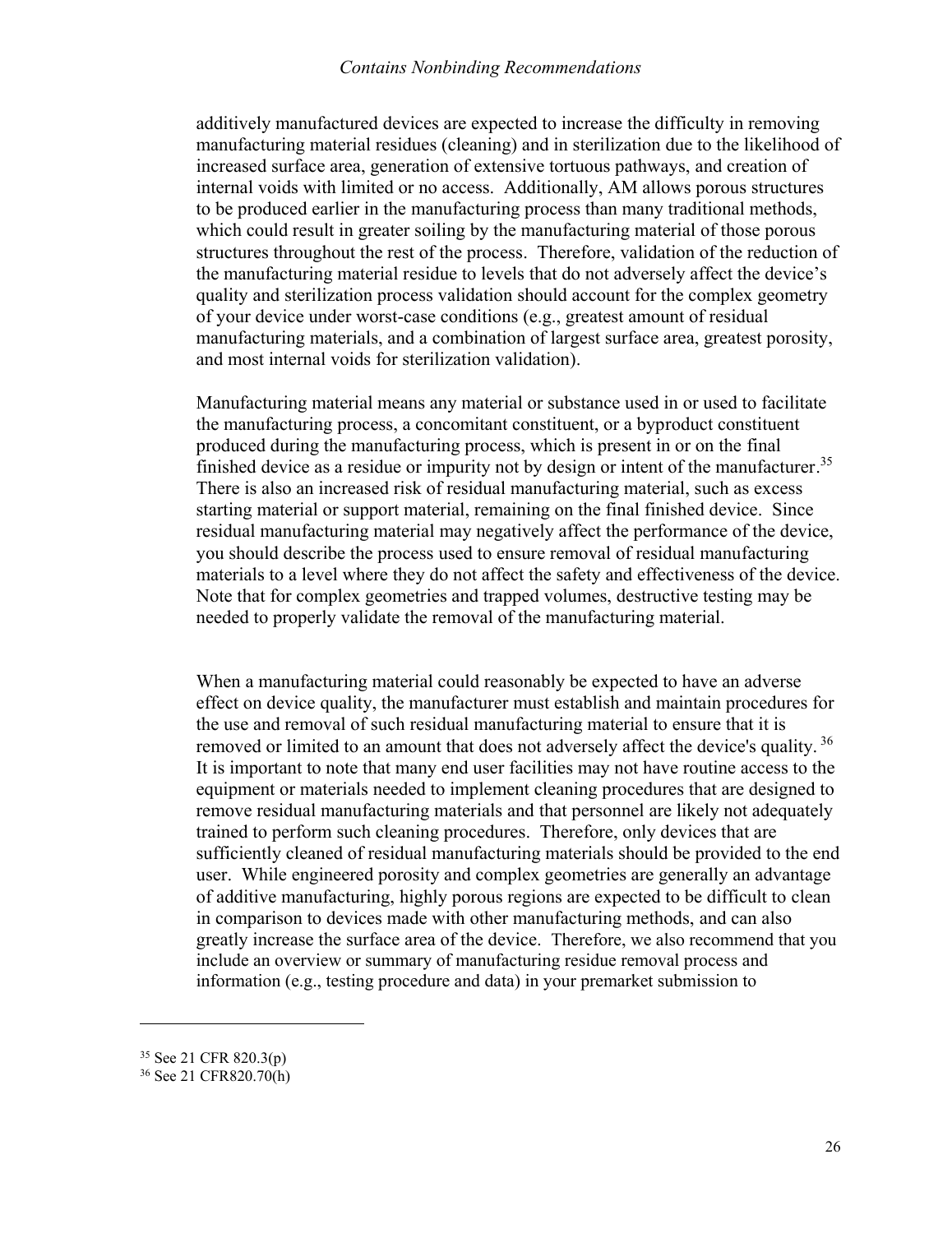demonstrate that your device is cleaned of manufacturing residues before being provided to the end user.

The extent to which manufacturing material residue must be reduced is determined on case-by-case basis considering characteristics such as: manufacturing processes, intended use, materials, type and duration of exposure, intended anatomical location, and type of device. In addition, we recommend using final finished devices after they have undergone all other processing for assessment of manufacturing material removal and validation of the sterilization process. For additional information on sterilization and validation, see "Submission and Review of Sterility Information in Premarket Notification (510(k)) Submissions for Devices Labeled as [St](#page-29-2)erile.<sup>"37</sup>

If additively manufacturing a reusable medical device that involves reprocessing or a device intended for end-user sterilization in health care facilities, we recommend the inclusion of reprocessing instructions in your device labeling. Please refer to the guidance, "Reprocessing Medical Devices in Health Care Settings: Validation Metho[ds](#page-29-3) and*.*" 38

## <span id="page-29-0"></span>**F. Biocompatibility**

We recommend that you evaluate the biocompatibility of the final finished device as described in the guidance "Use of International Standard ISO-10993, "Biological Evaluation of Medical Devices Part 1: Evaluation and Testing within a Risk Management Process."<sup>[39](#page-29-4)</sup> If chemical additives with known toxicities are used (e.g., certain additives, catalysts, binding and curing agents, uncured monomers, plasticizers), additional information, as outlined in the g[uidance,](#page-29-5) <sup>40</sup> may be necessary.

## **VII. Labeling**

 $\overline{a}$ 

<span id="page-29-1"></span>Device labeling should be developed in accordance with applicable regulations, device-specific guidance documents, and consensus standards.

## **Labeling Considerations for PMD**

<span id="page-29-2"></span><sup>37</sup>[https://www.fda.gov/downloads/MedicalDevices/DeviceRegulationandGuidance/GuidanceDocuments/ucm10](https://www.fda.gov/downloads/MedicalDevices/DeviceRegulationandGuidance/GuidanceDocuments/ucm109897.pdf) [9897.pdf](https://www.fda.gov/downloads/MedicalDevices/DeviceRegulationandGuidance/GuidanceDocuments/ucm109897.pdf) 

<span id="page-29-3"></span><sup>38</sup>[http://www.fda.gov/downloads/medicaldevices/deviceregulationandguidance/guidancedocuments/ucm253010.](http://www.fda.gov/downloads/medicaldevices/deviceregulationandguidance/guidancedocuments/ucm253010.pdf) [pdf](http://www.fda.gov/downloads/medicaldevices/deviceregulationandguidance/guidancedocuments/ucm253010.pdf) 

<span id="page-29-4"></span><sup>&</sup>lt;sup>39</sup>https://www.fda.gov/down<u>loads/MedicalDevices/DeviceRegulationandGuidance/GuidanceDocuments/ucm34</u> [8890.pdf](https://www.fda.gov/downloads/MedicalDevices/DeviceRegulationandGuidance/GuidanceDocuments/ucm348890.pdf) 

<span id="page-29-5"></span><sup>&</sup>lt;sup>40</sup>[https://www.fda.gov/downloads/medicaldevices/deviceregulationandguidance/guidancedocuments/ucm34889](https://www.fda.gov/downloads/medicaldevices/deviceregulationandguidance/guidancedocuments/ucm348890.pdf) [0.pdf](https://www.fda.gov/downloads/medicaldevices/deviceregulationandguidance/guidancedocuments/ucm348890.pdf)